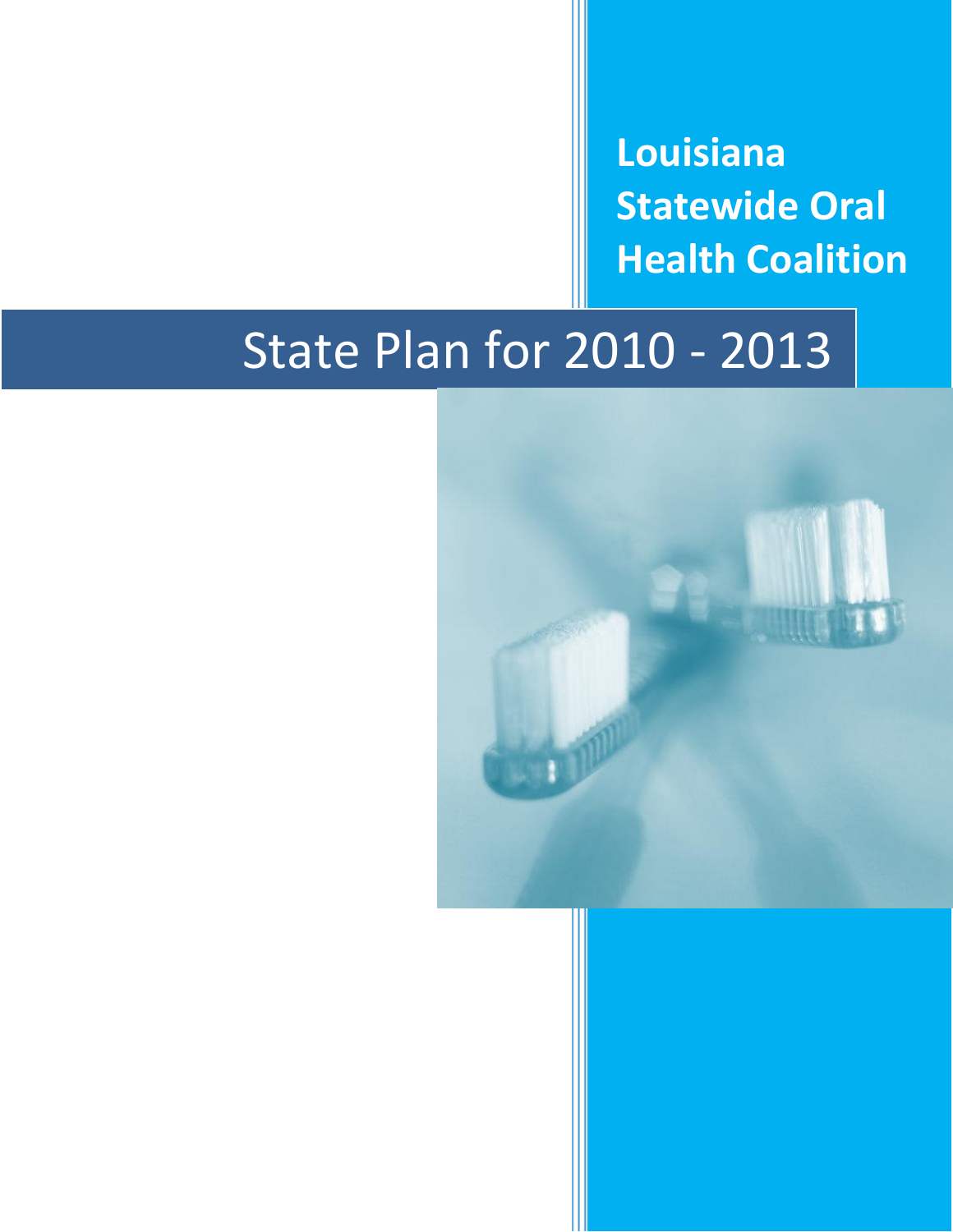## **Executive Summary**

Presented in this document is the Louisiana Statewide Oral Health Coalition's state plan for improving oral health for Louisiana. The plan includes the goals that the Coalition hopes to complete by 2013, as well as the objectives and strategies that will lead to achieving these goals. The Coalition has identified goals for five focus areas: access, education, prevention, surveillance and evaluation and workforce.

The creation of this plan was the work of the Statewide Oral Health Coalition's members, which represent a wide variety of organizations, associations and individuals from across the state. The Coalition held its kick-off meeting in December 2009. At that meeting, invitees were asked to discuss issues relating to oral health. Based on the conversations held that day, the invitees assembled themselves into work groups and continued to meet throughout the spring of 2010 to draft the elements of the state plan. Individuals representing over 60 different agencies contributed to the content of the plan. This plan exists because of their hard work and commitment to the oral health of the state.

At the July 2010 Coalition meeting, the membership officially accepted the version of the state plan presented herein. The state plan is a document that will guide entities across the state involved with delivering oral health services, education and prevention initiatives to do so in a more effective and efficient manner. For too long, different agencies have been performing such functions independently and without knowledge of similar efforts. The state plan is a way to connect these agencies, improve upon their work, establish collaborations and reach more of the state's population. Furthermore, the Coalition has made a commitment to improve oral health by utilizing evidence-based best practices that will better use the resources at hand.

This plan is a living document and as such, the Coalition assumes the responsibility of assessing its progress and evaluating outcomes.

It is expected that, with the advent of this plan, the burden of oral health in Louisiana will be markedly decreased.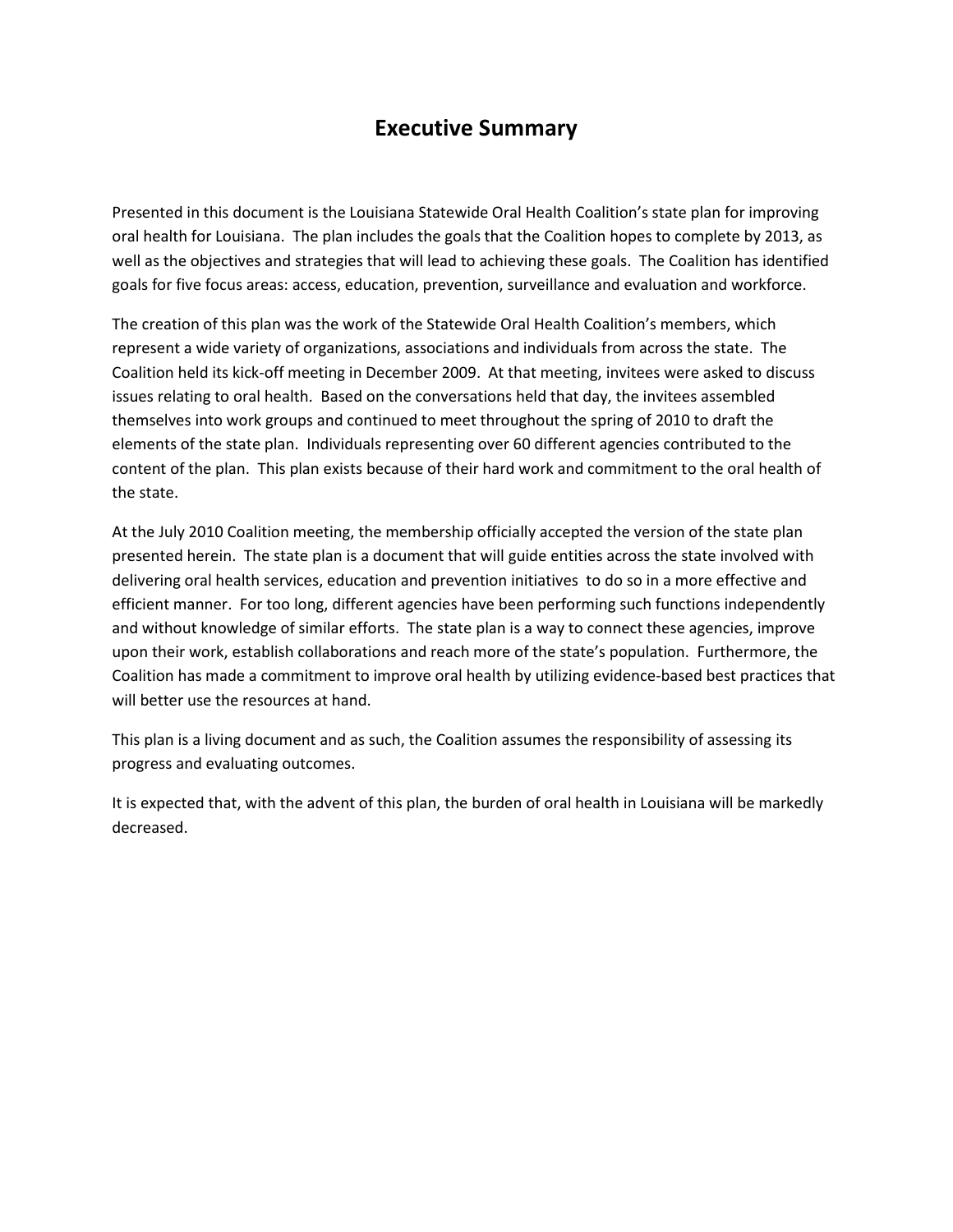#### **Contributors**

223-HELP/LA 211 American Academy of Pediatrics Oral Health Initiative Associates in Pediatric Dentistry Capital Area Agency on Aging & Disability Resources Capital Area Medical Society Capital Partners Central Louisiana AHEC Children's Coalition of Greater Baton Rouge Community Based Dental Partnership Program East Baton Rouge Council on Aging Excelth Family Road of Greater Baton Rouge Federally Qualified Healthcare Center-Outpatient Medical Center of Natchitoches Ford Foundation Fellowships Gulf Coast Family Teaching Services Head Start Healthworks, LLC Healthy Smiles Coalition Jefferson Parish Council on Aging Just Kids Dental Kool Smiles Lafayette Community Health Care Clinic Livingston Parish Council on Aging Louisiana Assembly on School Based Healthcare **Centers** Louisiana Chapter- American Academy of **Pediatrics** Louisiana Dental Association Louisiana Dental Center Louisiana Dental Hygienists' Association Louisiana Department of Education- Division Student Learning and Support, Safe and Healthy Schools Louisiana Department of Health and Hospitals-Bureau of Primary Care and Rural Health Louisiana Department of Health and Hospitals-LaCHIP Louisiana Department of Health and Hospitals-Medicaid

Louisiana Department of Health and Hospitals-Office of Aging and Adult Services Louisiana Department of Health and Hospitals-Office of Public Health Louisiana Department of Health and Hospitals-Oral Health Program Louisiana Department of Health and Hospitals-WIC program Louisiana Department of Health and Hospitals-Chronic Disease Louisiana Department of Health and Hospitals-Adolescent School Health Program Louisiana Free Clinic Association Louisiana Municipal Association Louisiana Primary Care Association Louisiana Public Health Institute Louisiana State University Agricultural Center Louisiana State University Health Sciences Center School of Dentistry New Orleans Children's Health Project New Orleans' Children's Hospital Mobile Dental Program Northeast Louisiana Virtual Clinic Orleans Parish Medical Society Our Lady of the Lake Pediatric Residency Program Outpatient Medical Centers, Inc. Outreach Dentists/ Smile Louisiana Pelican State Dental Southeast Louisiana Veterans Healthcare System Southern Strategy Group St. Anna's Episcopal Church Medical Mission St. Bernadette Community Clinic St. Mary Parish Council on Aging Terrebonne Parish Council on Aging The Health Enrichment Network The Louisiana Campaign for Tobacco-Free Living Tulane University School of Public Health and Tropical Medicine United Way of Acadiana United Way of Southwest Louisiana Winn Parish Council on Aging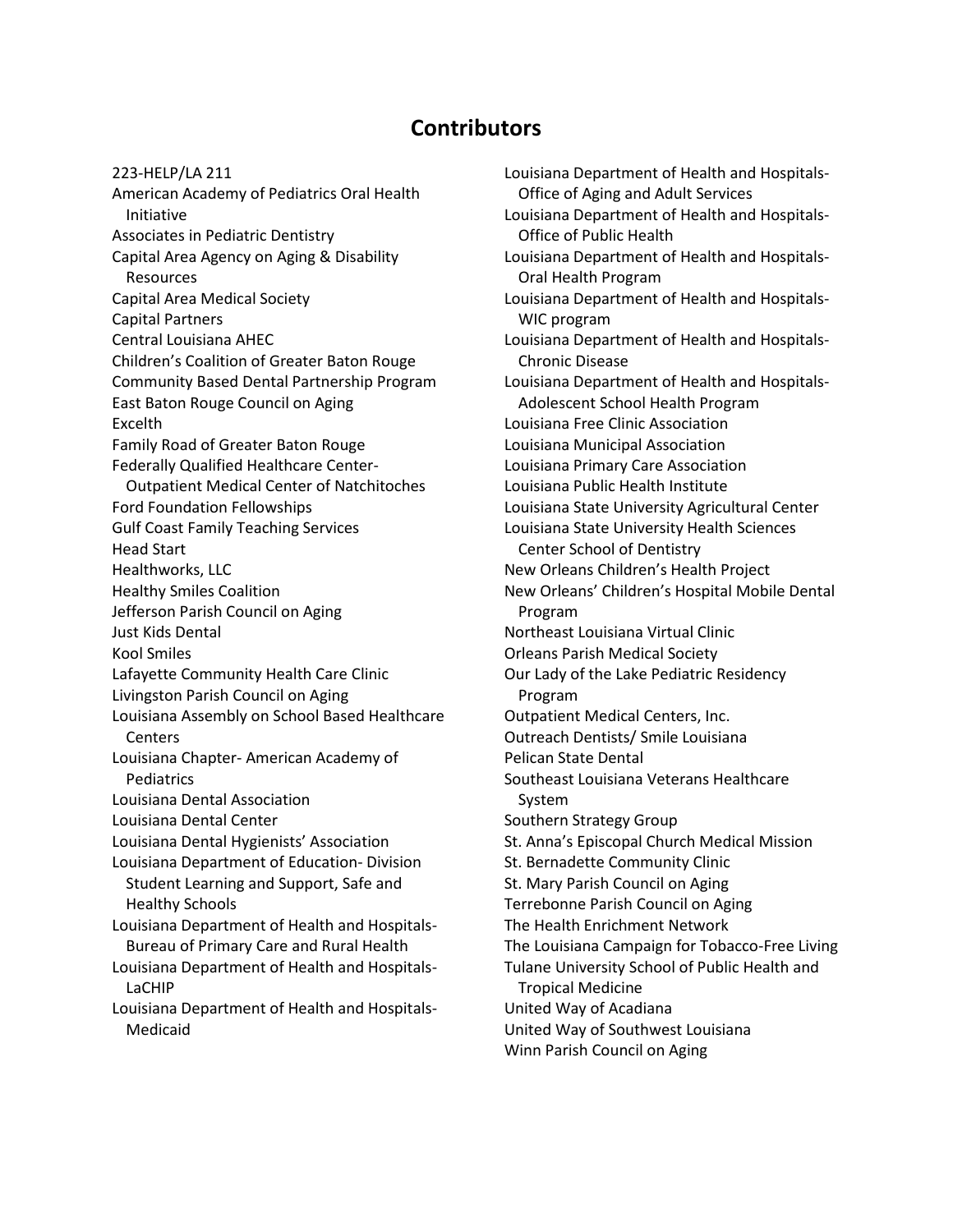## **Glossary of Acronyms**

AAP- American Academy of Pediatrics ACOG- American Congress of Obstetricians and Gynecologists DHH- Louisiana Department of Health and Hospitals DHPSA- Dental Health Professional Shortage Area DOE- Louisiana Department of Education EDSPW- Expanded Dental Services for Pregnant Women FQHC- Federally Qualified Healthcare Center LaCHIP- Louisiana's Children Health Insurance Plan LDA- Louisiana Dental Association LDHA- Louisiana Dental Hygiene Association LPCA- Louisiana Primary Care Association LSBD- Louisiana State Board of Dentistry LSUHSC- Louisiana State University Health Sciences Center WIC- Women, Infants, and Children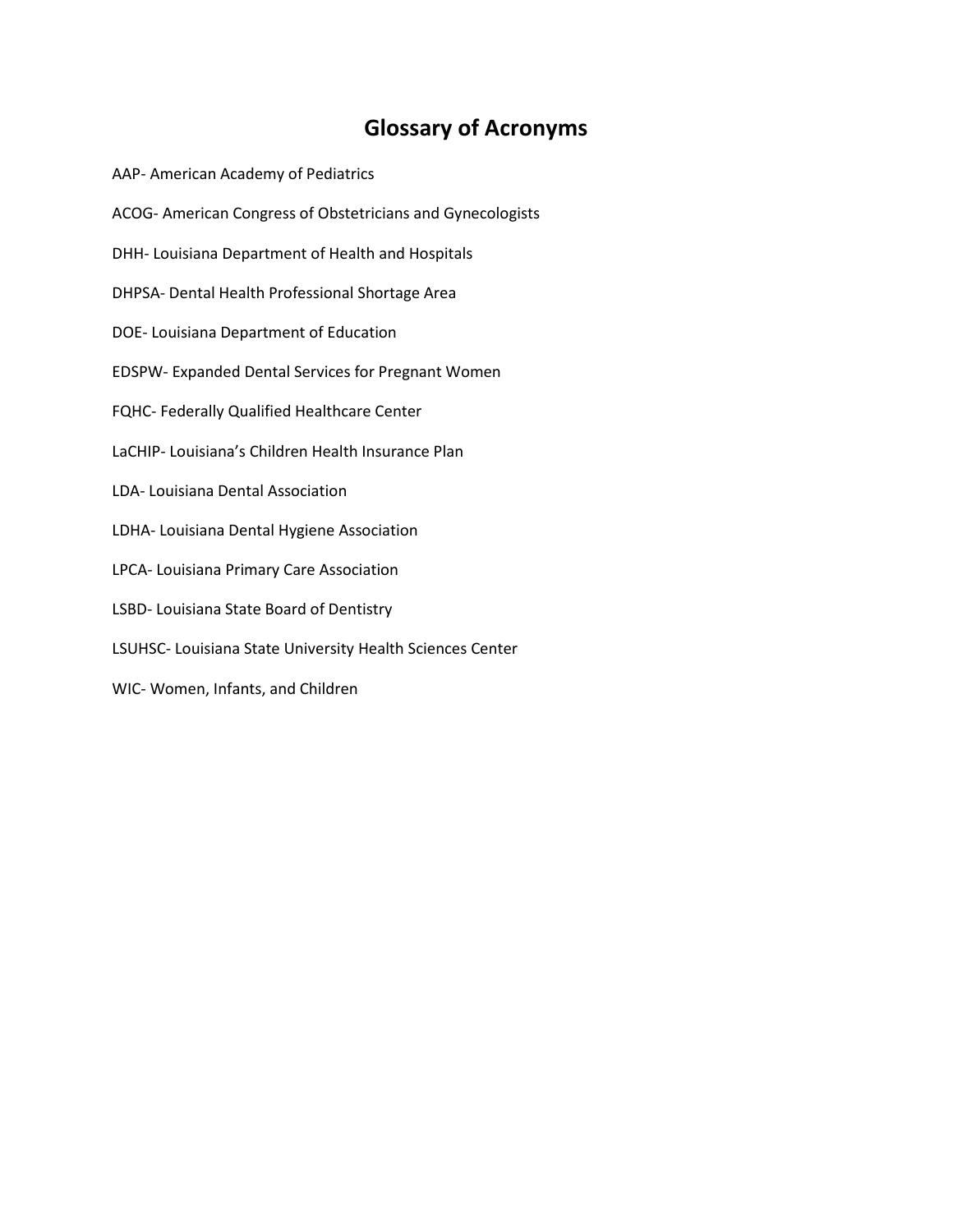**Vision**: A Louisiana where people of all ages have excellent oral health.

**Mission**: To coordinate the provision of information, resources, and services so that people of all ages can have excellent oral health.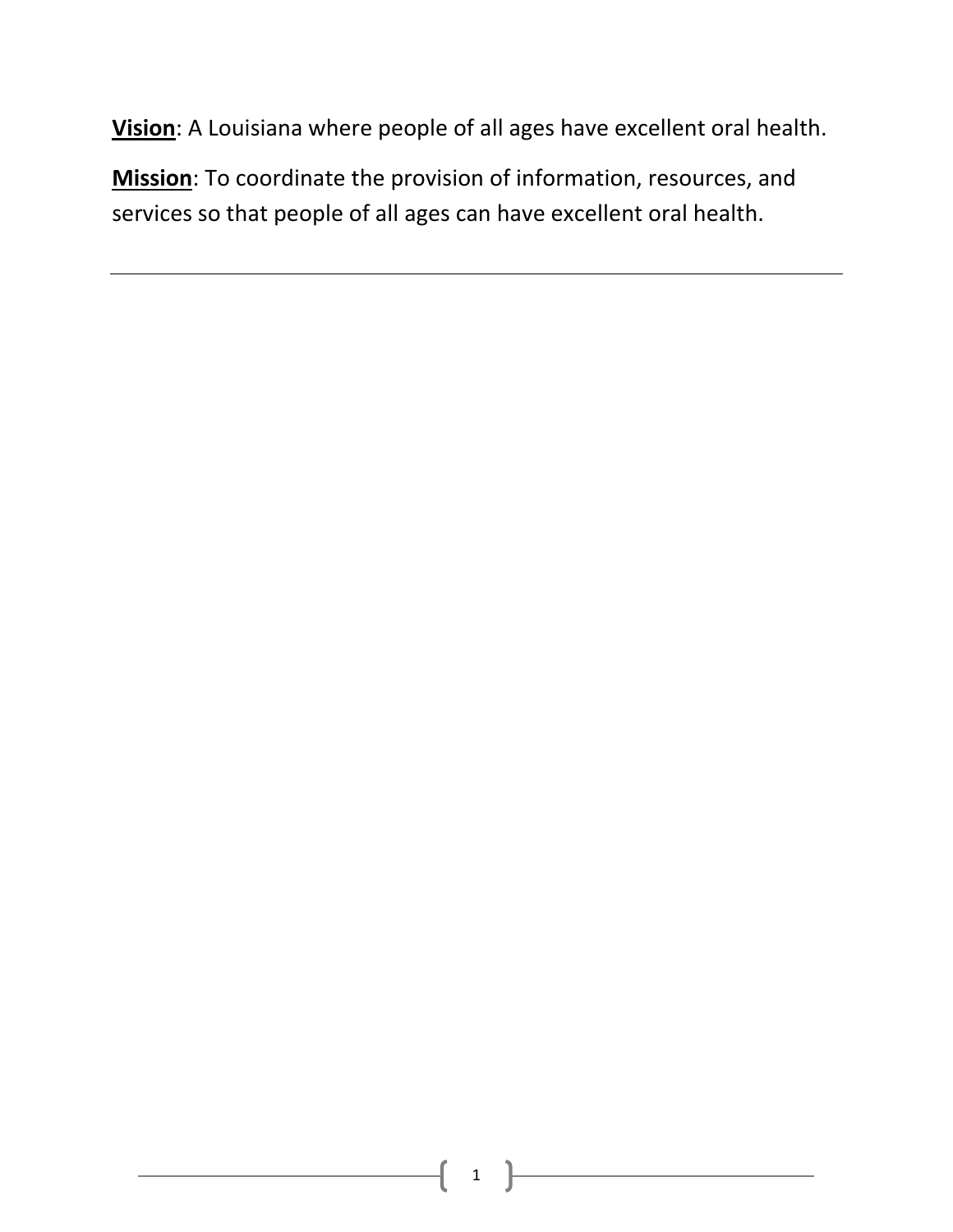## **Access**

 $\overline{\phantom{a}}$ 

## **Goal 1: Increase access to quality, comprehensive and continuous oral health services for all Louisiana citizens throughout their life stages.**

Objective 1.1: By 2013, encourage and promote compassionate care programs that provide dental services to the underserved populations.

Strategy 1.1.1: Work with the dental and dental hygiene schools to incorporate an educational curriculum which provides a better understanding of the public health aspect of oral health and the mode of delivery of services for the impoverished population through compassionate care programs.

Strategy 1.1.2: Explore models that create tax incentives for volunteers (tax credits, or work through non-profit safety net oral health providers for credit for donated time, etc.) and make findings available to the Policy Workgroup.

Strategy 1.1.3: Explore models that allow dentists to earn continuing education (CE) credit for volunteer hours contributed.

Strategy 1.1.4: Explore and partner with the programs and organizations that provide preventive and restorative dental services such as Give Kids a Smile Day, and solicit the participation of dental providers.

Strategy 1.1.5: Explore partnerships with the Councils on Aging, Louisiana Nursing Home Association, and other organizations (public and private) to increase access to dental care for the elderly population.

Strategy 1.1.6: Support the special events which provide access to dental care for the adult and elderly population.

Objective 1.2: By 2013, support the development and stability of dental programs in Federally Qualified Health Centers (FQHCs), School-Based Health Centers and other safety net dental clinics/programs.

Strategy 1.2.1: Provide guidance, support, and expertise as requested to DHH -Bureau of Primary Care and Rural Health and the LPCA to establish and strengthen oral health services in FQHCs.

Strategy 1.2.2: Provide guidance, support and expertise as requested to the Louisiana Department of Education, DHH and to agencies and organizations that work with health care centers in a school setting to establish and strengthen oral health services.

Strategy 1.2.3: Provide guidance, support and expertise on the development of dental<sup>1</sup>/medical homes.

2

<sup>&</sup>lt;sup>1</sup> Dental Home- The ongoing relationship between the dentist who is the primary dental care provider and the patient, which includes comprehensive oral health care, beginning no later than age one, pursuant to ADA policy, adopted October 2005.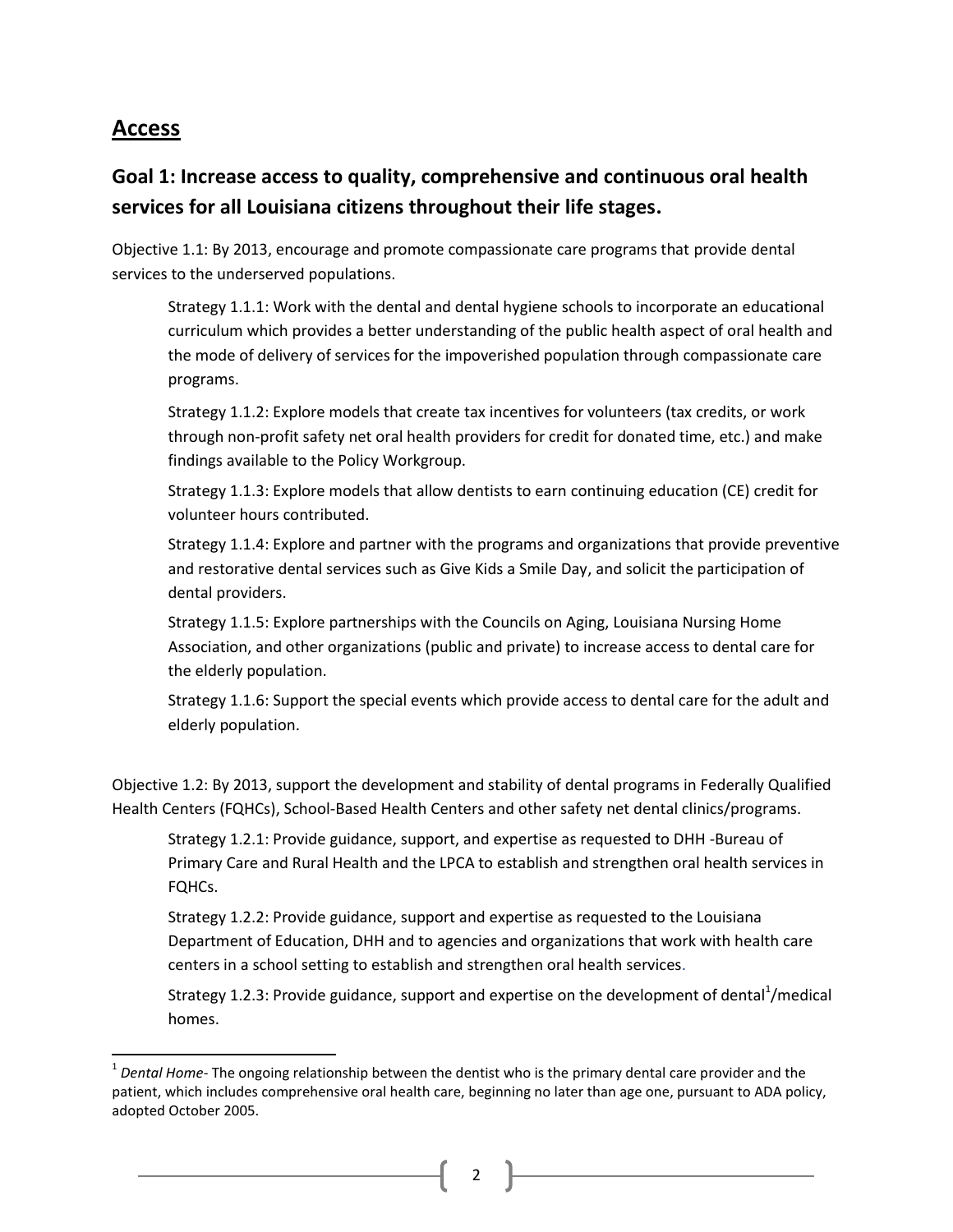Objective 1.3: By 2013, annually increase the number of children with Medicaid and LaCHIP insurance coverage that access dental services by 5% or 38,806. (NB: In 2009, 38.51% of 776,127 eligible children actually received services.)

Strategy 1.3.1: Support organizations/programs that utilize mobile dental services in rural areas.

Strategy 1.3.2: Support organizations/programs that promote and deliver oral health services in school settings, outside of school settings and other locations where children come together.

Strategy 1.3.3: Encourage providers who accept Medicaid to increase the number of Medicaid enrollees they serve.

Objective 1.4: By 2013, annually increase the number of Medicaid enrolled pregnant women receiving dental services by 25% percent. (In 2009 SFY, a total of 5708 pregnant women received dental services under Expanded Dental Services to Pregnant Women (EDSPW) Medicaid program).

Strategy 1.4.1: Partner with DHH programs, like Partners for Healthy Babies, and other organizations that provide support to pregnant women to provide information on the EDSPW program.

Strategy 1.4.2: Partner with OB-GYN professional associations to solicit participation by medical providers.

Strategy 1.4.3: At regional LDA meetings, solicit the participation of dental providers to accept pregnant women in their patient pool.

Strategy 1.4.4: Conduct joint regional/city wide meetings of dental and medical providers to educate and recruit providers for the EDSPW waiver program.

Strategy 1.4.5: Encourage providers who accept Medicaid to increase the number of Medicaid enrollees they serve.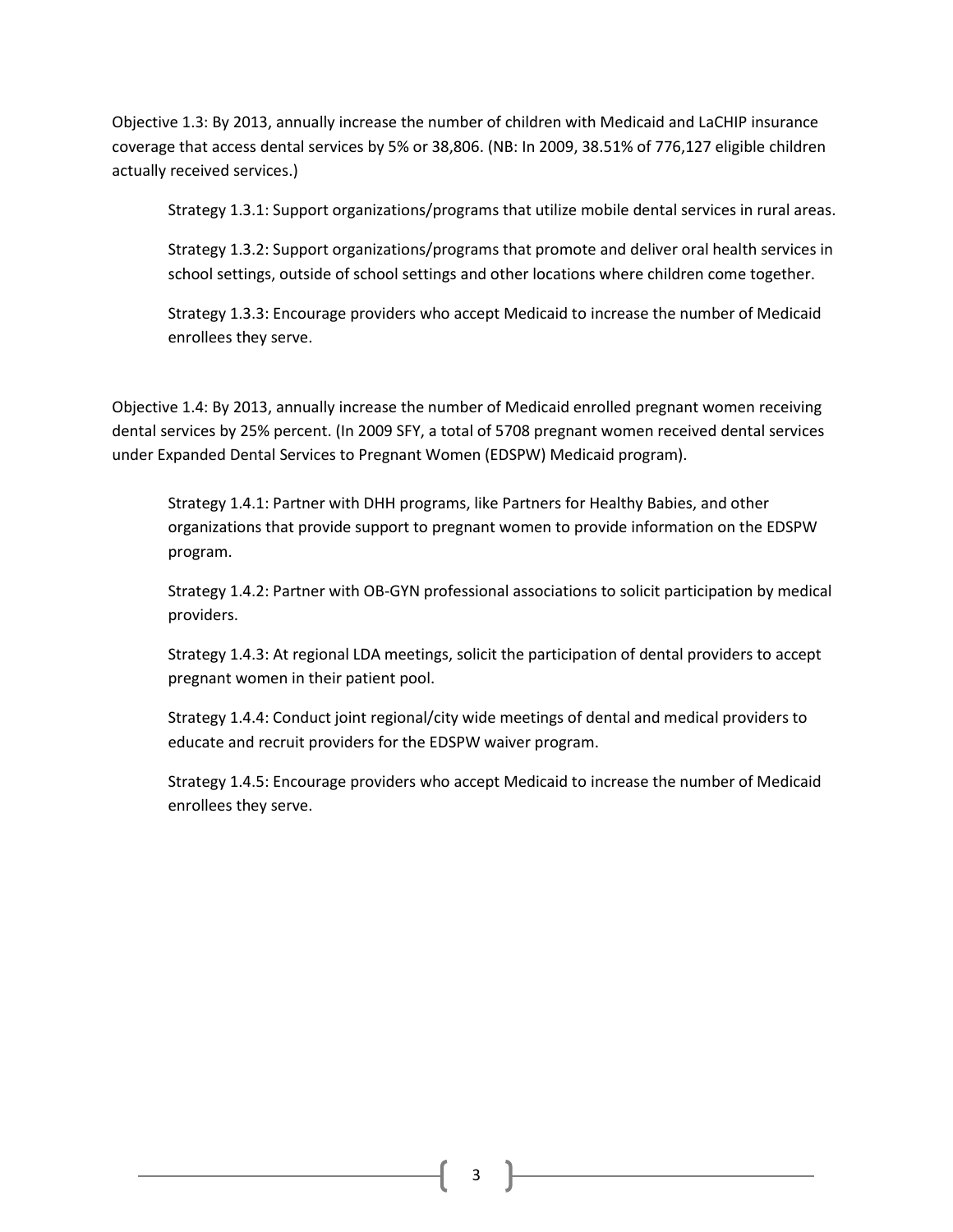Objective 1.5: By 2013, identify methods or avenues to ensure oral health service to disparate populations through incentive-enhanced guided placement of dental providers.

Strategy 1.5.1: Collaborate with DHH-Bureau of Primary Care and Rural Health and LPCA to identify areas of greatest need by assessing Dental Health Professional Shortage Areas (DHPSA), Medicaid usage by parish, and other sources of data.

Strategy 1.5.2: Partner with LSUHSC Dental School to establish a program for placement for dental school graduates.

Strategy 1.5.3: Work with the State to develop incentive programs for placement of dental providers in identified areas of need.

Strategy 1.5.4: Work with communities to establish a dental practice with community financial support in exchange for years of service.

Strategy 1.5.5: Gain support of the LDA, LDHA and other medical professional organizations.

Objective 1.6: By 2013, increase the number of access points for dental provider locator information.

Strategy 1.6.1: Encourage oral health stakeholders and Oral Health Coalition representative member organizations to host links to dental provider locator sites on their websites.

Strategy 1.6.2: Work with all organizations, public and private, that support medical provider locator sites to include, where appropriate, dental provider locator list.

Strategy 1.6.3: Indentify and compile an inventory of compassionate care clinics and provide for the distribution of the list as needed to appropriate patients, agencies, stakeholders, etc.

Objective 1.7: By 2013, support policies and regulatory changes that would lead to an expansion of Medicaid coverage for pregnant women, adults, and seniors.

Strategy 1.7.1: Identify and adopt successful models that have proven to increase dental care to the adult and elderly population.

Strategy 1.7.2: Work with Medicaid to identify the cost benefit to increasing services

Strategy 1.7.3: Identify services that will make the greatest impact and explore the cost to offer those services in Louisiana. At a minimum, work with Medicaid to add extractions to covered Medicaid dental services.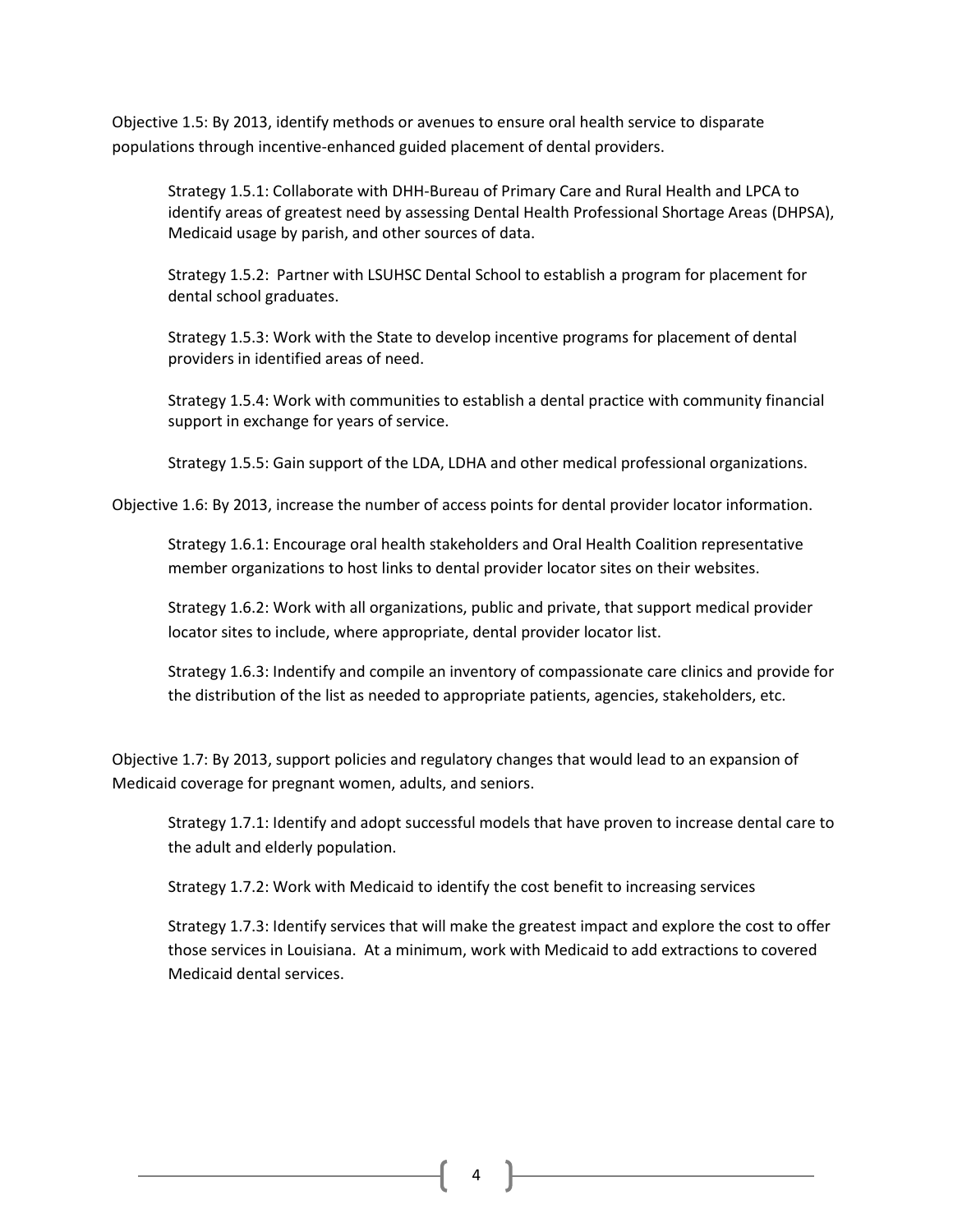## **Education**

Goal 2: Through the use of linguistically appropriate, culturally competent materials and methods, empower Louisiana citizens to improve oral health by changing perceptions and increasing awareness of oral health and hygiene practices.

Objective 2.1: By 2013, promote the benefits of population-based preventive oral health services.

Strategy 2.1.1: Use available materials and/or develop new materials on the benefits of fluorides, such as fluoride varnish and water fluoridation, to use during outreach efforts.

Strategy 2.1.2: Support the Healthy Smiles Coalition's efforts to promote community water fluoridation through provision of education materials or guest speakers.

Strategy 2.1.3: Use available materials and/or develop new materials on the benefits of dental sealant application and find ways to promote use of sealants.

Strategy 2.1.4: Provide dental and medical clinicians with talking points for patient education about population-based preventive oral health services.

Strategy 2.1.5: Build upon local and national campaigns that highlight population-based prevention services.

Objective 2.2: By 2013, promote the importance and benefits of good oral health among pregnant women.

Strategy 2.2.1: Collaborate with WIC clinics to provide information and display materials on oral health for WIC clients.

Strategy 2.2.2: Collaborate with the Nurse-Family Partnership program to provide information for expectant mothers.

Strategy 2.2.3: Partner with the Louisiana chapter of the American Congress of Obstetricians and Gynecologists (ACOG) to educate obstetrician-gynecologists in the state about the importance of oral health for expectant mothers as well as the Medicaid dental benefits for pregnant women.

Strategy 2.2.4: Partner with the Louisiana Medicaid outreach division to highlight the availability of the Medicaid dental benefits for pregnant women when DHH does application drives.

Strategy 2.2.5: Partner with certified birthing hospitals in Louisiana to provide oral health information and resources for their prenatal classes.

5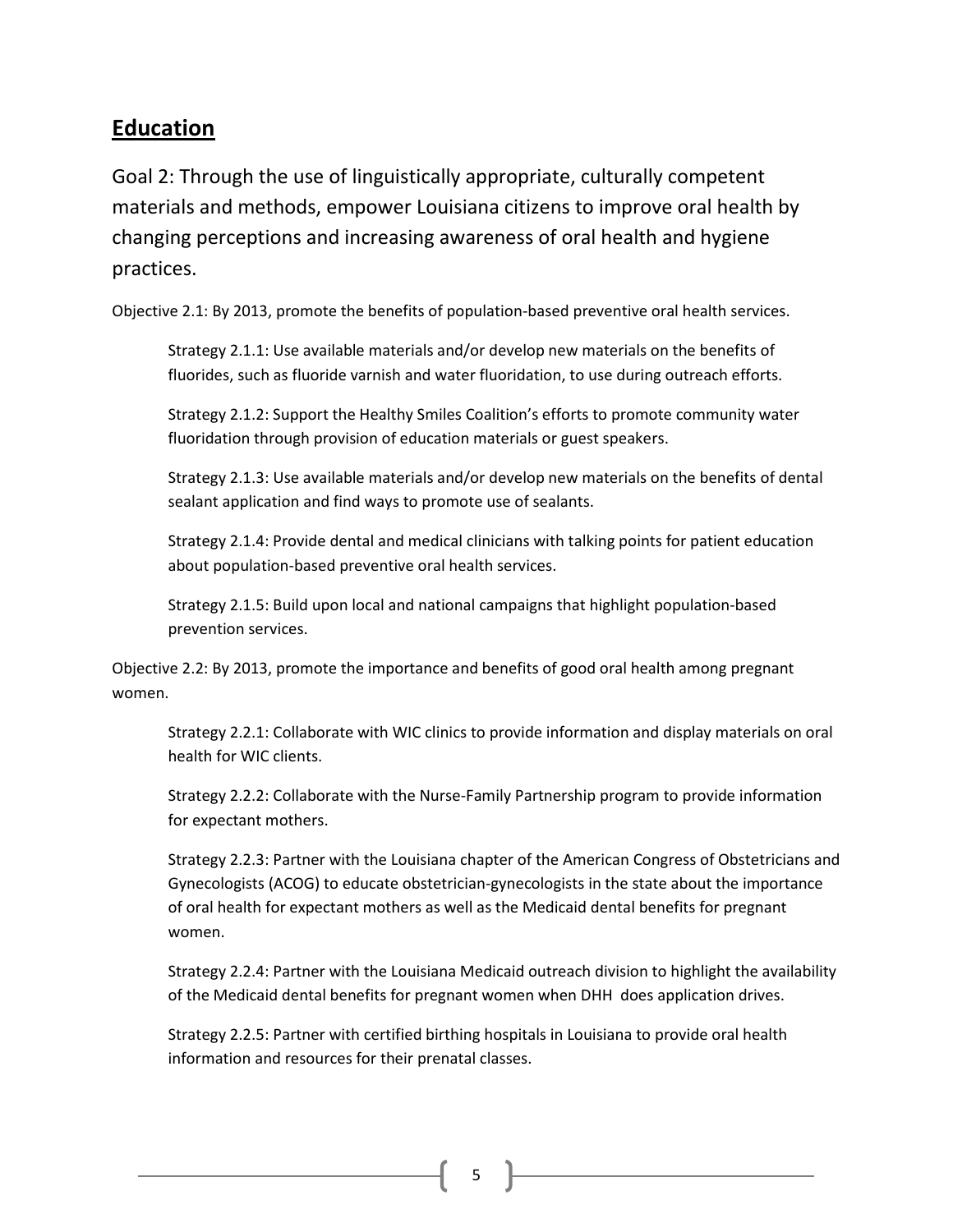Objective 2.3: By 2013, improve knowledge among parents on the subject of children's oral health.

Strategy 2.3.1: Emphasize the importance of caring for primary and secondary dentition to new parents through multiple outlets, including, but not limited to, pediatrician offices, WIC offices, Nurse Family Partnership program, Head Start and Early Head Start.

Strategy 2.3.2: Provide education on cariogenic foods and beverages to parents and caregivers through multiple outlets, including, but not limited to, school newsletters, day care locations, PTA meetings, and Head Start.

Strategy 2.3.3: Provide education on dental emergencies and the necessity of mouth protection during sports to parents at outlets like sports camps, with registration for school sports, at YMCAs and other youth camps.

Strategy 2.3.4: Develop talking points for dental and medical clinicians to conduct chair side education for parents on caring for their child's teeth, avoiding giving children cariogenic foods and beverages, and having their child use mouth protection.

Objective 2.4: By 2013, improve oral health knowledge among children.

Strategy 2.4.1: Work with DOE to improve the oral health component of the health curriculum used in schools.

Strategy 2.4.2: Ensure that oral health is included in the wellness policies being developed by schools across the state.

Strategy 2.4.3: Explore ways to support and assist with the Louisiana State University Agricultural Center's "Body Walk" school display.

Strategy 2.4.4: Sponsor a statewide poster contest for National Children's Dental Health Month. Winning poster design(s) will be produced into display posters for WIC clinics and similar outlets.

Strategy 2.4.5: Develop information for targeted age groups: first grade (mixed dentition, brushing habits), sixth/seventh grade (braces, sport protection), tenth grade (wisdom teeth).

Strategy 2.4.6: Support Give Kids a Smile Day ® and National Children's Dental Health month.

6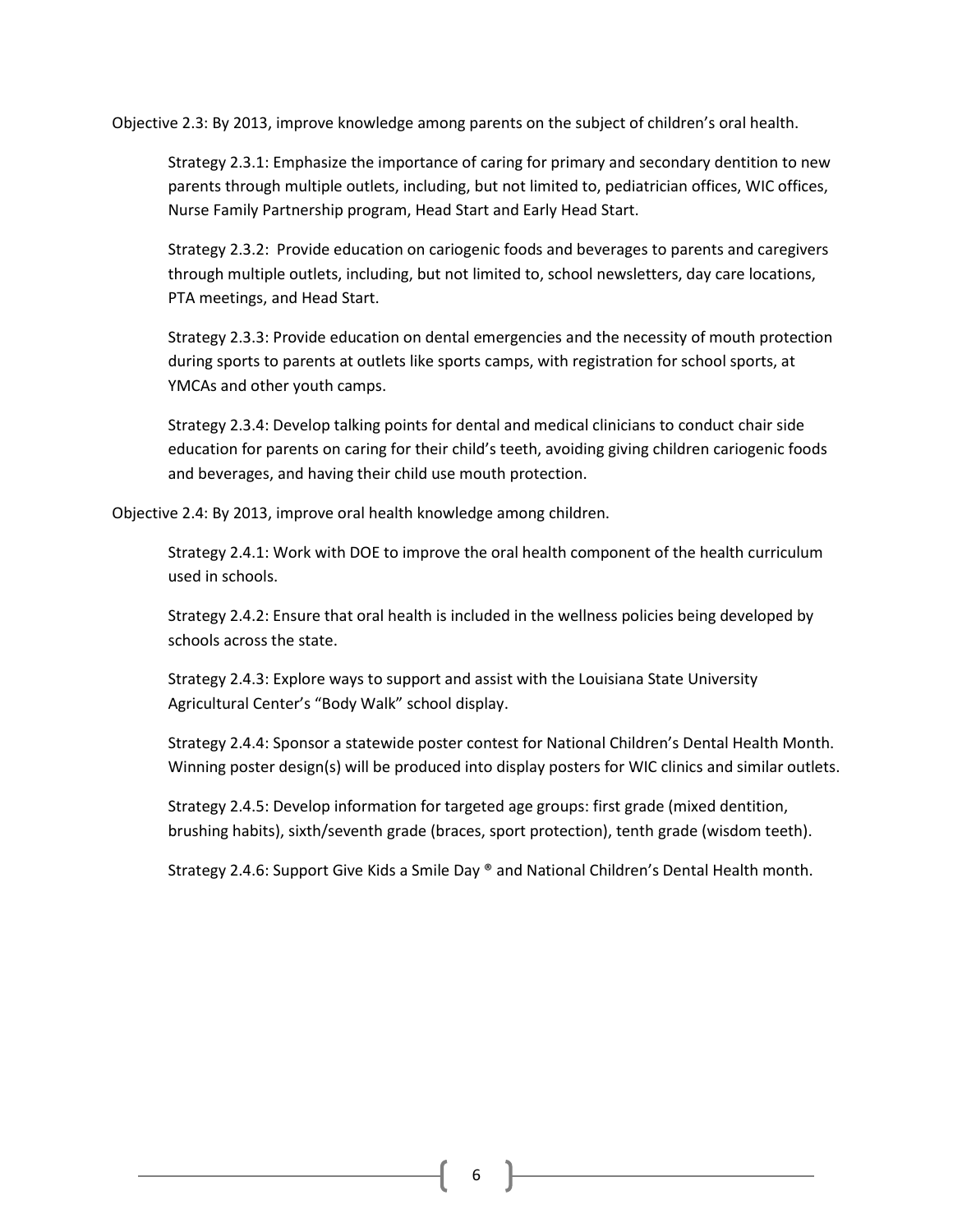Objective 2.5: By 2013, increase knowledge on the importance of mouth protection during athletics as well how to save a tooth in an emergency.

Strategy 2.5.1: Identify areas where dissemination of information on mouth guards would be appropriate and is not being done so already.

Strategy 2.5.2: Provide information on mouth guards and tooth- saving procedures to various outlets, such as school coaches, youth sports camps, college recreation centers, community recreation centers and leagues.

Objective 2.6: By 2013, increase competency of health care professionals in graduate training programs to assess the oral health status of a patient, look for signs that oral health care is needed and discuss oral health with their patients.

Strategy 2.6.1: Offer to provide lectures or presentations to graduate and training programs of medical professionals at their respective locations of training (i.e., Tulane University School of Medicine, Louisiana Technical Institute's nursing program).

Strategy 2.6.2: Provide students in training information on local and statewide resources for information and care are available for their patients.

Objective 2.7: By 2013, increase competencies of medical professionals who have completed their training to assess the oral health status of a patient, look for signs that oral health care is needed, and discuss oral health with their patients.

Strategy 2.7.1: Develop a training course that would include CE credits for medical professionals to learn about the importance of oral health and their patients. Training courses could be conducted at professional conferences held across the state.

Strategy 2.7.2: Partner with various entities such as the LDHA, LDA, AAP, etc. to help conduct training course and similar education opportunities.

Strategy 2.7.3: Provide practitioners information on what local and statewide resources for information and care are available for their patients.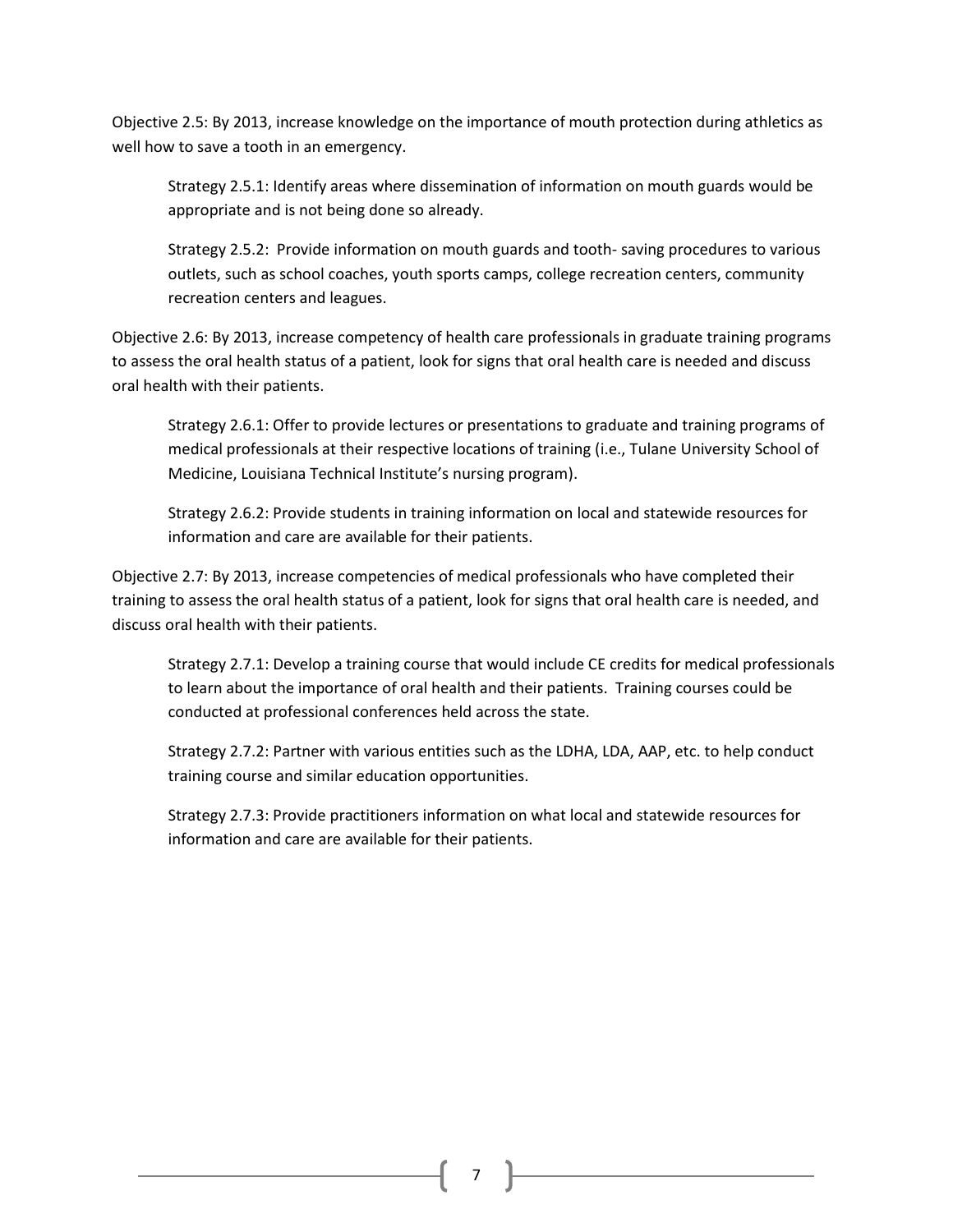Objective 2.8: By 2013, increase knowledge on oral health care and denture care among the adult and elderly population, as well as caregivers of these populations.

Strategy 2.8.1: Develop a flier on denture care and oral health care for the elderly for distribution at commodities programs.

Strategy 2.8.2: Coordinate with Councils on Aging throughout the state to distribute information on denture care and oral health care for the elderly.

Strategy 2.8.3: Coordinate with churches and their respective health ministries, if applicable, for distribution of information on denture care and oral health care for the elderly.

Strategy 2.8.4: Offer to guest lecture on denture care and oral health care for the elderly to the following, but not limited to, nursing assistant programs, AARP, social clubs for the elderly (i.e., Ochsner Golden Opportunities, Tenet 65).

Strategy 2.8.5: Provide information on denture care and oral health care for the elderly to physicians practicing geriatric medicine.

Strategy 2.8.6: Provide the Primary Care Assistants (PNA) and Certified Nursing Assistants (CNA) who assist elderly patients with information on oral health and how to best provide hygiene care.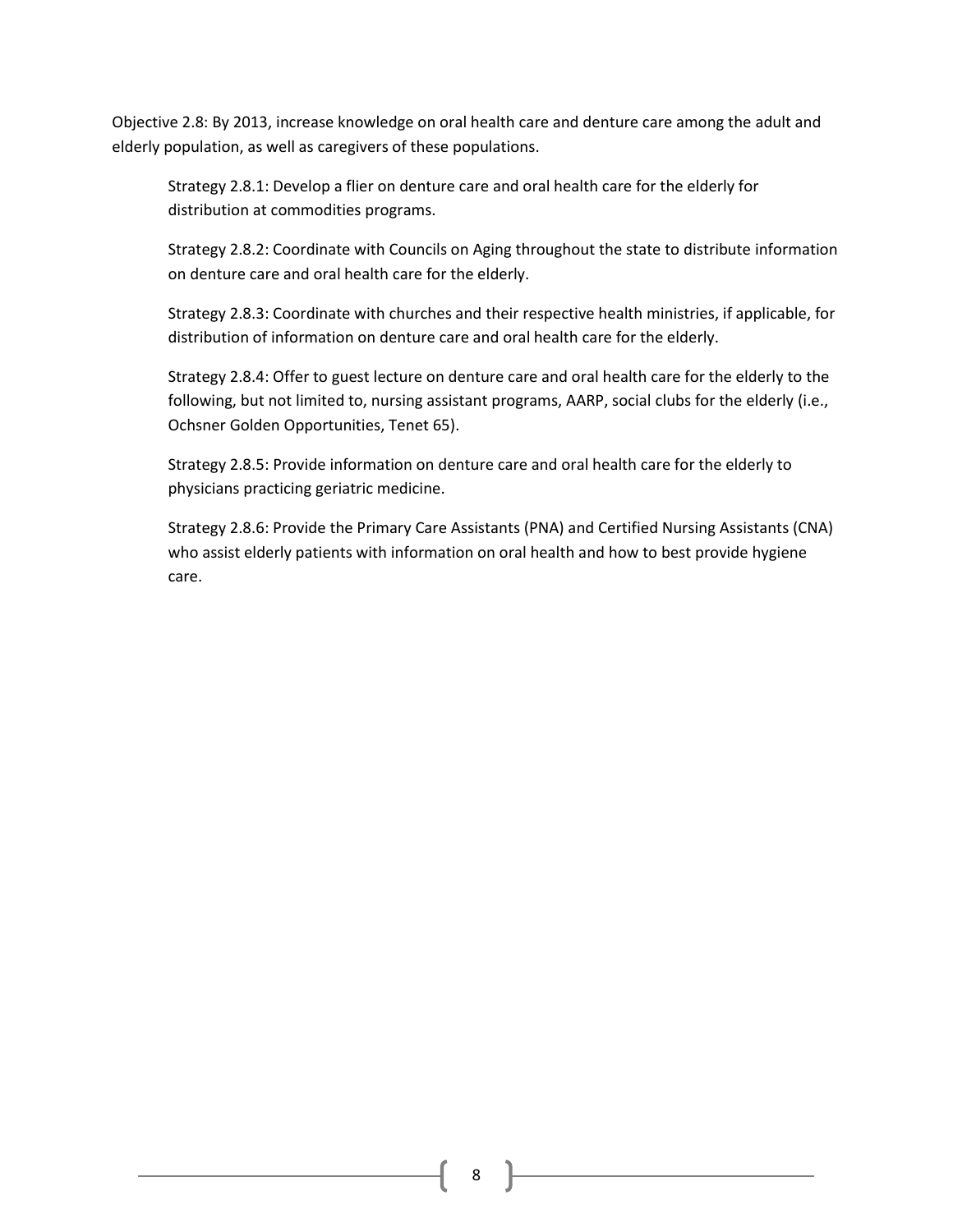#### **Prevention**

## **Goal 3: Improve and maintain oral health, and prevent the progression of oral disease through interventions that address risk factors and at-risk population groups.**

Objective 3.1: By 2013, establish a statewide program to distribute oral hygiene supplies such as toothbrushes, toothpaste, mouthwash and dental floss at commodities distribution sites.

Strategy 3.1.1: Identify sources of oral health supplies among manufacturers, dental providers, local agencies, educational institutions and other stakeholders and secure their participation.

Strategy 3.1.2: Work with the state agencies and non-profit groups managing commodities programs to establish a process for supply distribution.

Strategy 3.1.3: Work with the Coalition's Education Committee to develop materials to include with the distributed supplies.

Objective 3.2: By 2013, increase the Louisiana population receiving the benefit of optimally fluoridated water.

Strategy 3.2.1: Support the grass roots efforts throughout the state, such as the Healthy Smiles Coalition and the Fluoridation Advisory Board, to promote community water fluoridation.

Strategy 3.2.2: Encourage oral health stakeholders to provide on their website links to the Center for Disease Control and Prevention's "My Water's Fluoride" webpage.

Strategy 3.2.3: Develop a guide to assist medical and dental professionals to identify whether or not their patients are serviced by water systems with naturally- occurring or adjusted fluoride levels.

Strategy 3.2.4: Identify permanent funding streams as well as innovative and new funding streams to initiate and maintain community water fluoridation.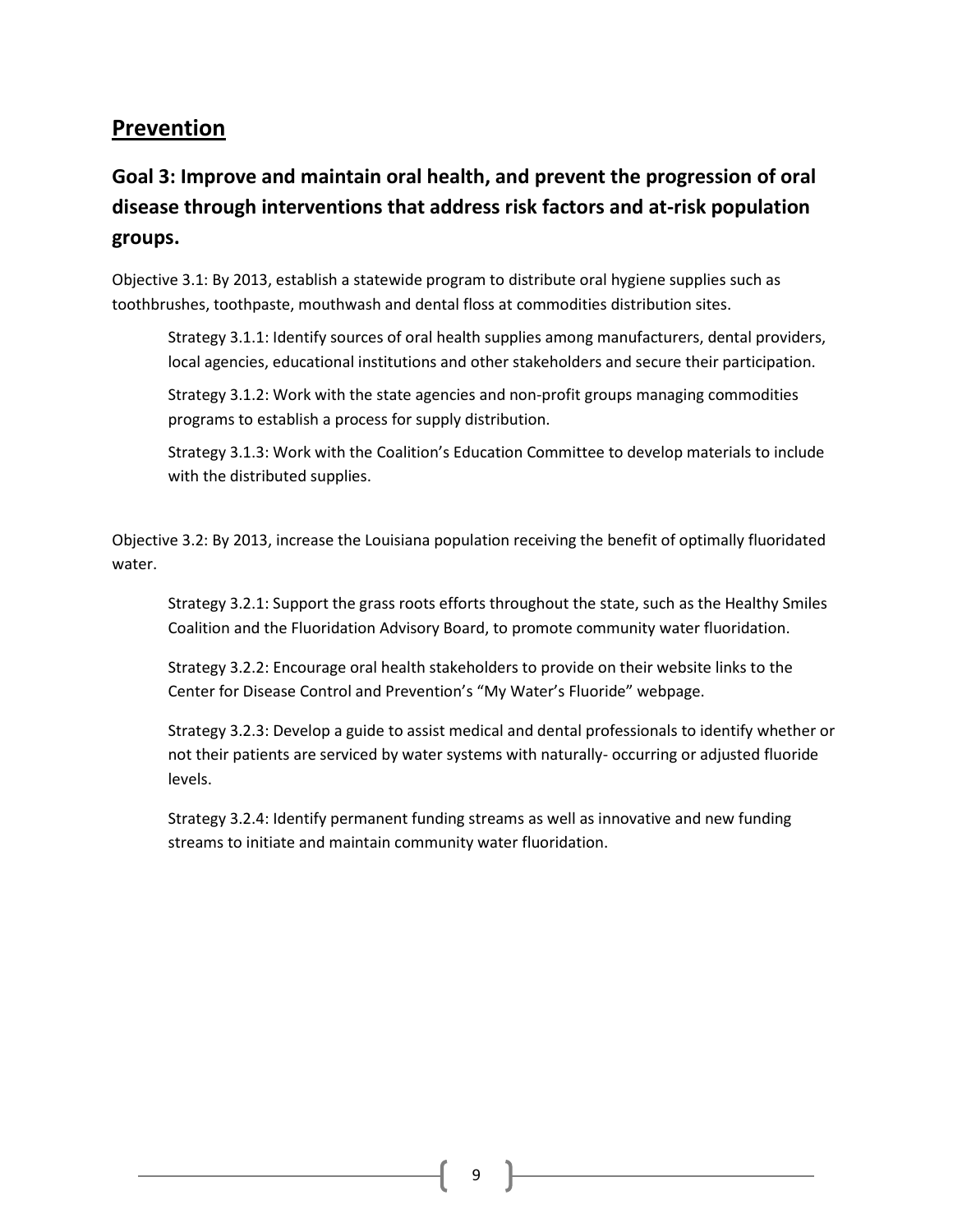Objective 3.3:By 2013, identify permanent funding streams to initiate and maintain community water fluoridation to achieve a goal of 50% of Louisiana citizens receiving the benefit of optimally fluoridated water.

Strategy 3.3.1: Get dedicated funds in state budget, such as a state fluoridation fund, that would act as a pool of money which could grow each year if unused.

Strategy 3.3.2: Identify new funds like private foundations, grants, etc. that could be used to fund fluoridation projects.

Strategy 3.3.3: Identify ways for people/towns/systems to self fund—i.e. \$1.00 on income tax or fee on water bill.

Strategy 3.3.4: Explore the use of unused Medicaid funding (left over from dental Medicaid budget).

Strategy 3.3.5: Get support of LDA, LDHA, Medical professional organizations.

Objective 3.4: By 2013, increase the number of children with dental sealants on their primary and secondary molars.

Strategy 3.4.1: Support the DHH- Oral Health Program's school-based dental sealant program.

Strategy 23.4.: Support school-linked dental sealant programs.

Strategy 3.4.3: Support programs that aim to deliver sealants to youth in non-school settings, such as camps, special events, etc.

Strategy 3.4.4: Work with the LDA to monitor the number of kids who receive sealants through the Jefferson Parish pilot project.

Strategy 3.4.5: Encourage sealant events as part of Give Kids a Smile Day ®, and as part of National Children's Dental Health month.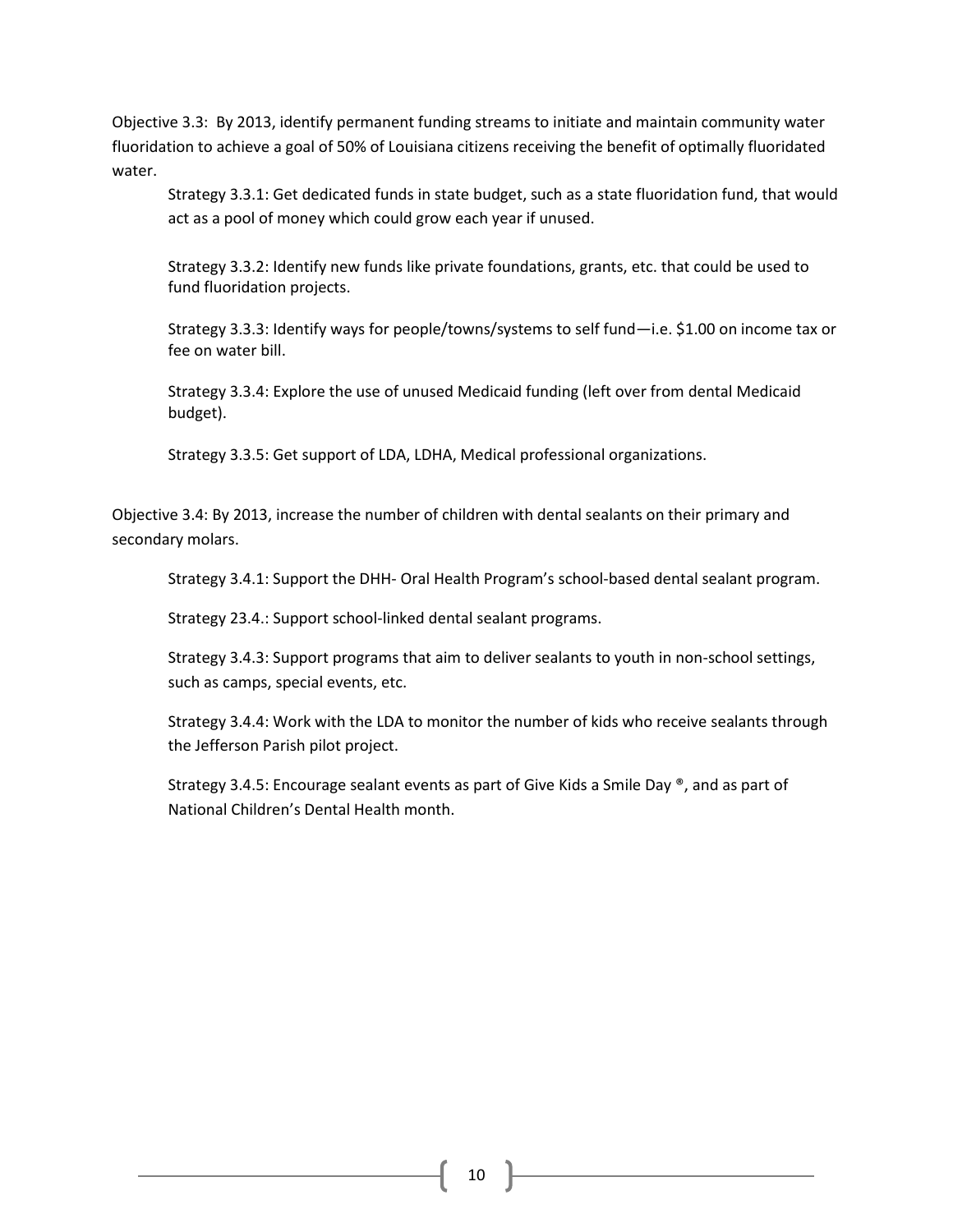Objective 3.5: By 2013, increase the number of individuals receiving fluoride varnish applications in multiple settings.

Strategy 3.5.1: Support the recommendations and efforts of the Louisiana Chapter of AAP, LDA and the State Medicaid Office to achieve a Medicaid-supported Physician Fluoride Varnish Program.

Strategy 3.5.2: Support the Coalition's Policy Action Team in their efforts to allow pediatricians or medical practitioners to bill Current Dental Terminology (CDT) codes for the application of fluoride varnish in medical offices to patients age 0-6.

Strategy 3.5.3: Partner with school-based health care centers to provide fluoride varnish applications in those settings.

Strategy 3.5.4: Support agencies such as The Health Enrichment Network, who desire to conduct fluoride varnish applications in schools and at other locations.

Strategy 3.5.5: Partner with Head Start to provide fluoride varnish to students enrolled in the program.

Strategy 3.5.6: Explore the appropriateness of fluoride varnish or other topical fluoride applications for children over 6 years old, as well as adult, elderly and other at-risk populations.

Objective 3.6: By 2013, increase the identification of oral disease and related complications through comprehensive screenings of targeted populations in multiple settings.

Strategy 3.6.1: Train medical workforce and caregivers on how to conduct an oral health screening.

Strategy 3.6.2: Support inclusion of oral health screening into school entry/enrollment requirements.

Strategy 3.6.3: Include oral health screening with the in-school screenings for hearing, vision, height and weight.

Strategy 3.6.4: Train health care providers to conduct oral cancer screenings in medical settings.

Strategy 3.6.5: Train health care providers to screen for oral diseases in patients with chronic disease(s).

Strategy 3.6.6: Train health care providers to screen for oral health in pregnant women and women of reproductive age.

Strategy 3.6.7: Support the required protocol of oral health screening of Head Start students.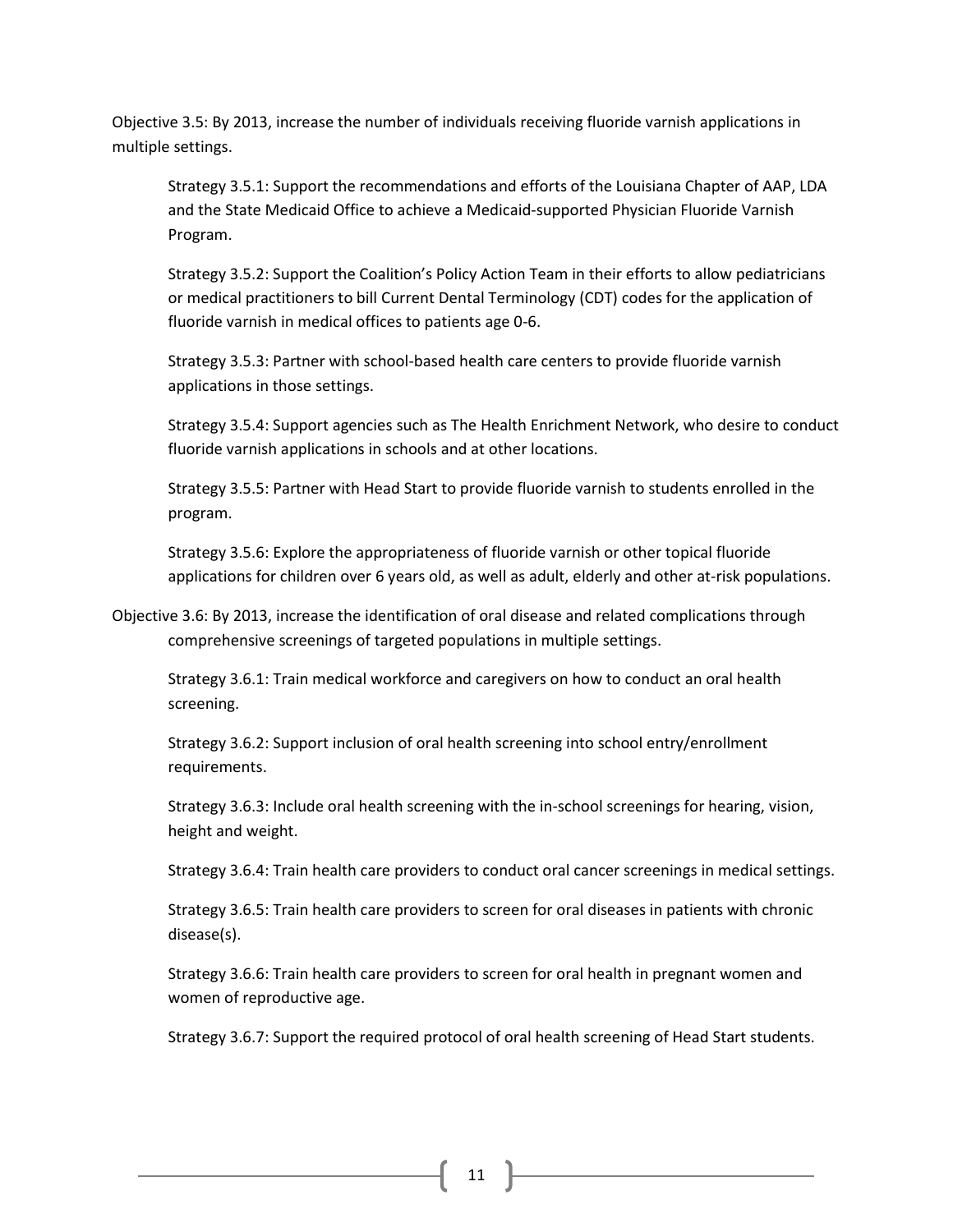Objective 3.7: By 2013, establish media messaging that encourages the social desirability of good oral health, good dentition and healthy living/lifestyles.

Strategy 3.7.1: Partner with established media outlets to produce and maximize message exposure, particularly to underserved populations like youth and older populations. Seek support of these productions in state and local organizations.

Strategy 3.7.2: Partner with local, state and national organizations that share an interest in healthy living (i.e., tobacco-free, anti-obesity, wellness entities) to pool resources in message marketing.

Strategy 3.7.3: Utilize existing expertise in social marketing to enhance the desirability of good oral health, good dentition and healthy living.

Objective 3.8: By 2013, establish unified messaging about tobacco use and oral health that targets youth.

Strategy 3.8.1: Explore trends in social marketing to best reach target audiences.

Strategy 3.8.2: Partner with and support local and national tobacco-free organizations to reinforce anti-tobacco messaging.

Strategy 3.8.3: Support local organizations' efforts to reduce the availability of tobacco products.

Objective 3.9**:** By 2013, support activities that lead to the creation of an Oral Health Caucus in the Louisiana Legislature.

Strategy 3.9.1: Prepare issue briefs and program summary statements for dissemination to policy makers, key stakeholders and professional medical and dental organizations.

Strategy 3.9.2: Develop burden of oral disease messaging.

Strategy 3.9.3: Identify oral health champions in DHH, the Legislature, and the Governor's office. Work with DHH and stakeholders to organize a caucus.

Strategy 3.9.4: Gain support of DHH, LDA and LDHA and other professional organizations, medical and non-medical that have paid lobbyists to organize a caucus.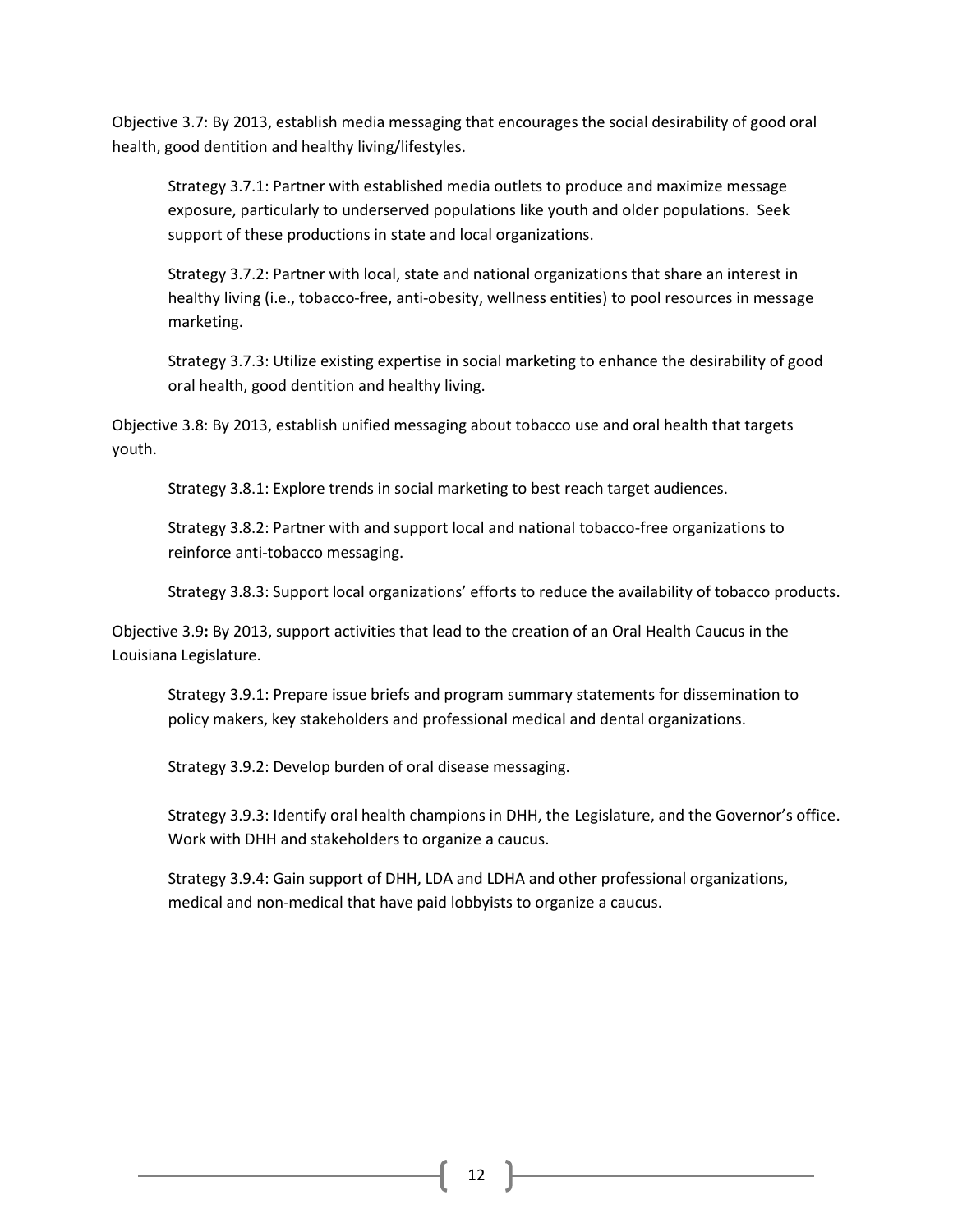## **Surveillance & Evaluation**

**Goal 4: Maintain and expand a statewide Oral Health Surveillance System to monitor the status of oral disease in Louisiana to improve oral health outcomes through implementation of evidence-based strategies and to guide policy changes that will improve oral health for all Louisiana citizens.** 

Objective 4.1: By 2013 expand the Louisiana Oral Health Surveillance System to collect data from additional sources.

Strategy 4.1.1: Work with private insurers to identify and collect data on dental services provided in private dental practices.

Strategy 4.1.2: Work with Louisiana Nursing Home Association, local Councils on Aging and volunteer dentists to conduct a basic screening survey in the elderly population.

Strategy 4.1.3: Work with Medicaid to improve the data reporting process.

Strategy 4.1.4: Encourage the public, oral health stakeholders and program partners to participate in data collection activities and to utilize the data.

Strategy 4.1.5: Explore the utilization of GIS mapping of targeted oral health indicators.

Objective 4.2: By 2013, conduct a process and outcome evaluation of the Coalition's state plan to measure the effectiveness of the coalition's activities and interventions.

Strategy 4.2.1: Organize a standing Surveillance and Evaluation Committee/work group as a part of the Oral Health Coalition.

Strategy 4.2.2: Collaborate with Oral Health Program Evaluation Team and Coalition Surveillance and Evaluation Committee/workgroup to implement State Plan evaluation as outlined in the Oral Health Program's Five-Year Evaluation Plan.

Strategy 4.2.3: Assist other Coalition Committees/workgroups with data and evaluation request that the workgroup deems necessary to achieve their work.

Strategy 4.2.4: Disseminate information and evaluation results appropriately.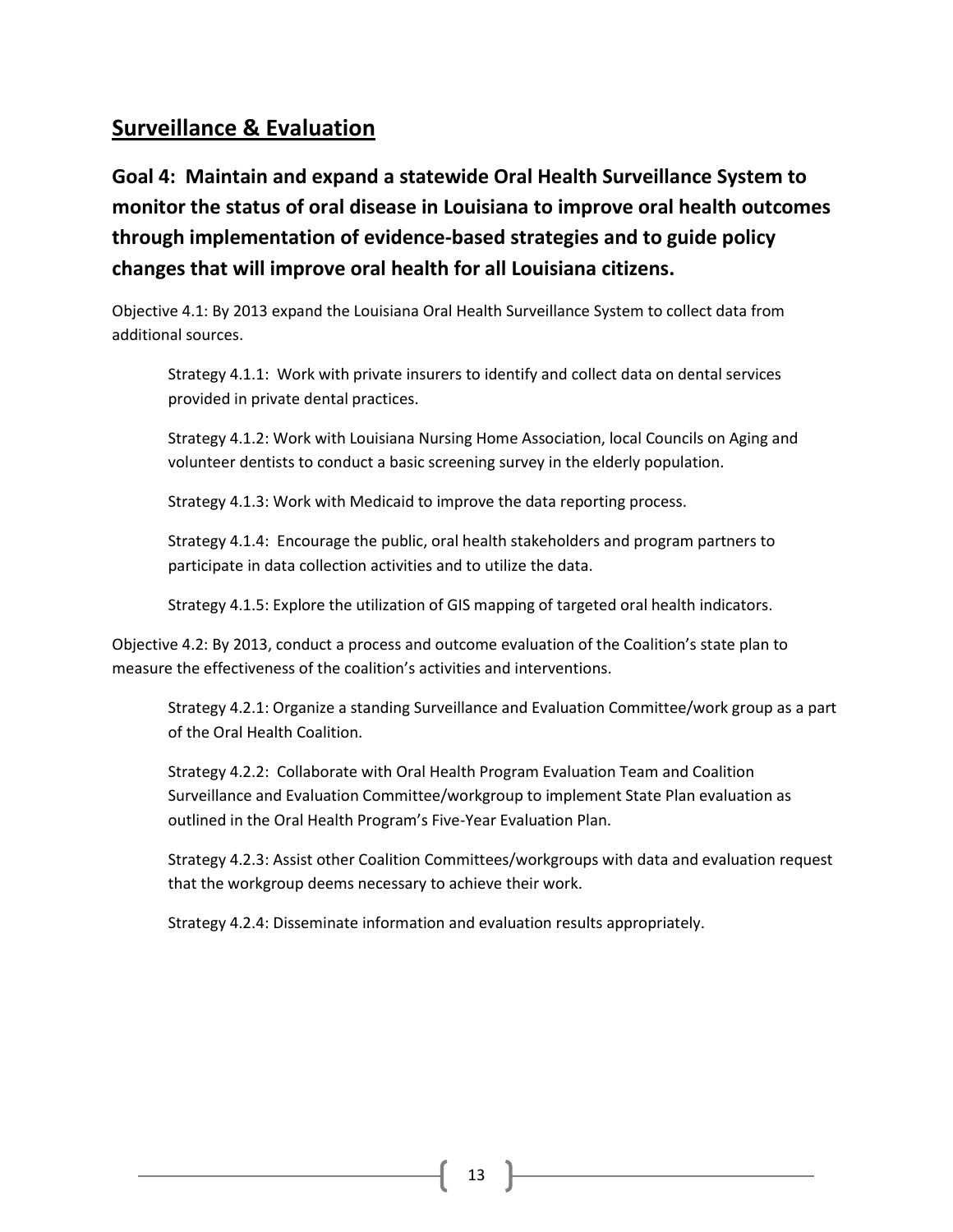Objective 4.3: Research oral health activities in other states and countries for feasibility and practicality for Louisiana.

Strategy 4.3.1: On a frequent basis, conduct literature review for best practices. Share in a journal club format.

Strategy 4.3.2: Review national and international association/organizations' official statements, policy statements and white papers regarding oral health practices.

Objective 4.4: By 2013, develop and implement a method to disseminate information on the activities and achievements of the Oral Health Coalition.

Strategy 4.4.1: Develop a communication plan of the Coalition's activities and achievements, to identify avenues for dissemination and target audiences (stakeholders, coalition members, etc).

Strategy 4.4.2: Develop and maintain a data page on the DHH-Oral Health Program's web site.

Strategy 4.4.3: Develop a process for workgroup collaboration and dissemination of their projects/activities/intervention results.

Strategy 4.4.4: Identify who needs to receive information on the Coalition's results.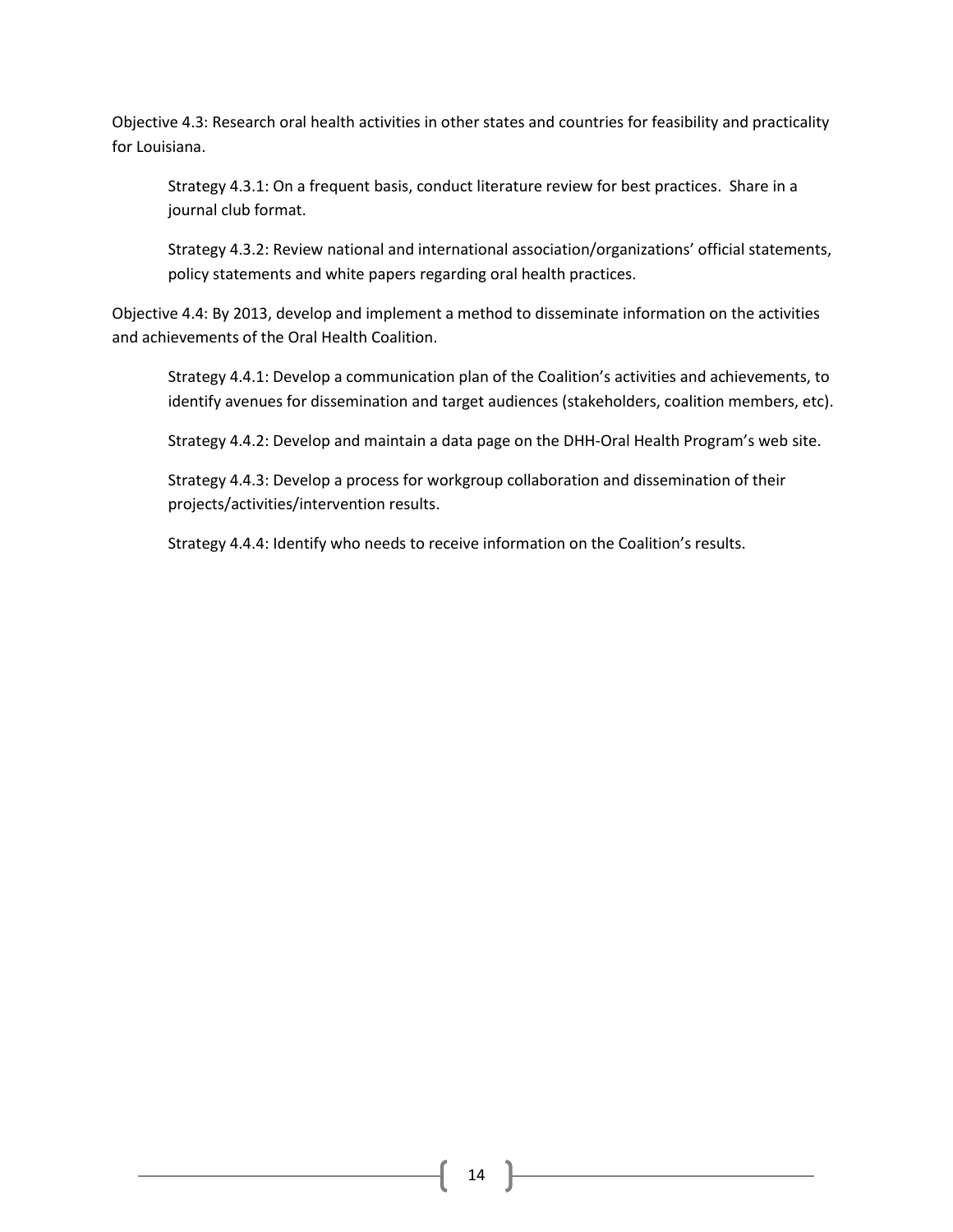## **Workforce**

**Goal 5: Support the efforts to ensure the preparation of, and the recruitment and retention of, an oral health workforce that is adequate and skilled, so that it may better service the state's population groups.**

Objective 5.1: By 2013, increase the number of dental providers participating in Medicaid in the state from 649 to 850.

Strategy 5.1.1: Explore incentives for dentists who significantly increase their service to Medicaid patients.

Strategy 5.1.2: Work with Medicaid and dental providers to identify barriers to the administrative process and to propose solutions to increase and maintain provider participation.

Strategy 5.1.3: Identify programs that have successfully reduced "no show" rates in dental offices and dental clinics and disseminate information about these programs. Encourage strategies and techniques to help discourage "no shows."

Strategy 5.1.4: Explore opportunities to encourage and educate dentists to participate in the Medicaid program.

Strategy 5.1.5: Explore models from other states in which providers are educated in "Practice Management" skill for service to Medicaid patients.

Objective 5.2: By 2013, support and promote policy changes that allow dental practitioners to provide outreach and public education to promote good oral health.

Strategy 5.2.1: Utilize retired dental professionals for trainings and outreach efforts.

Strategy 5.2.2: Gain support of LDA, LSBD and LDHA.

Strategy 5.2.3: Develop a list of the types of training and outreach efforts requested for approval by such a policy change.

Strategy 5.2.4: Research practices in other states pertaining to objective.

Objective 5.3: By 2013, support efforts that will increase the number of dental professional students who graduate from Louisiana institutions who remain in Louisiana to practice.

Strategy 5.3.1: Explore loan forgiveness and other financial incentives.

Strategy 5.3.2: Support guided placement programs to encourage dental school graduates to practice in areas of unmet needs.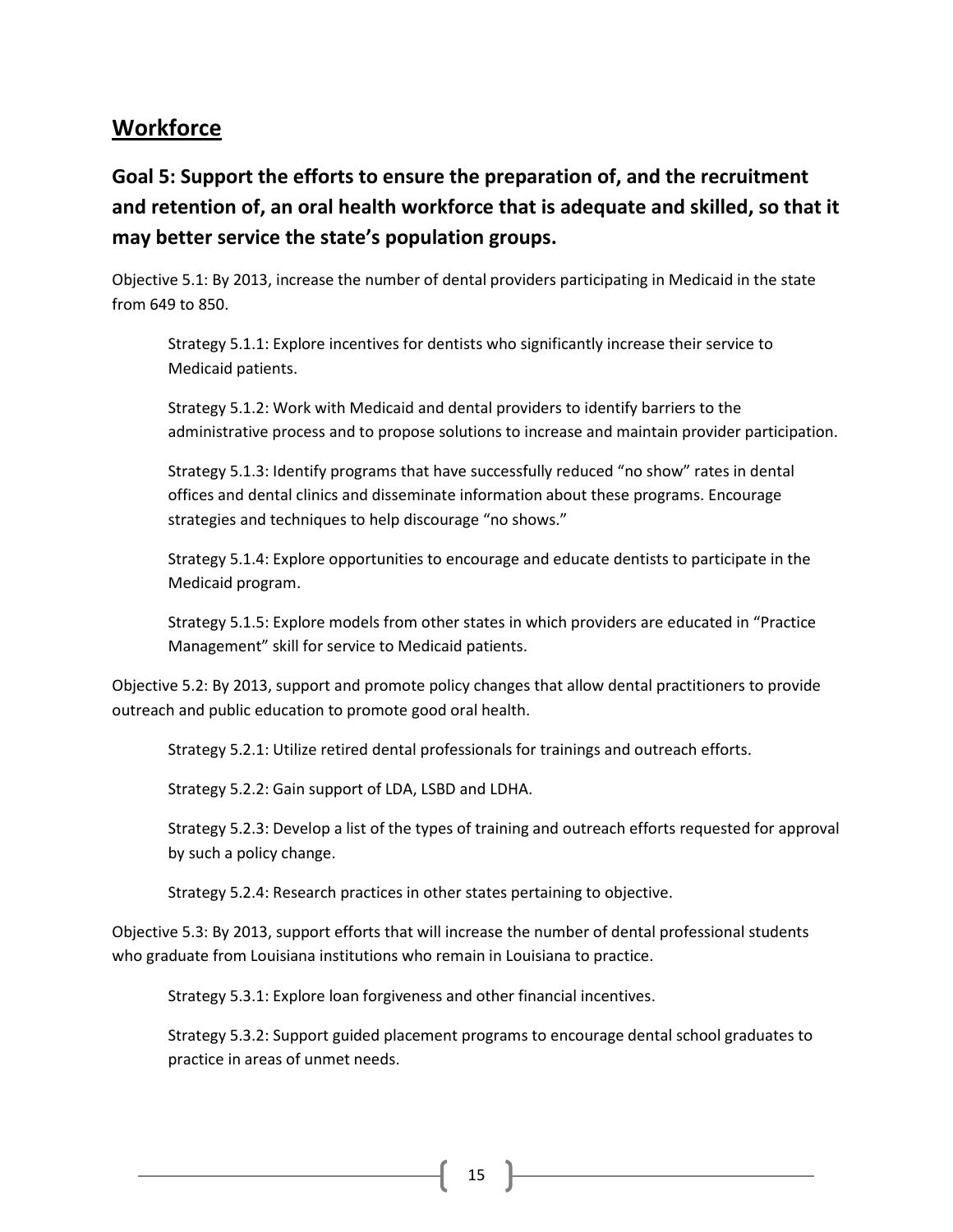Objective 5.4: By 2013, encourage the LSBD to adopt regulatory language that would decrease the length of time allowed for licensure by credentials to 30 days or less.

Strategy 5.4.1: Gain support of the LDA and LDHA.

Strategy 5.4.2: Gain support of the LSBD.

Objective 5.5: By 2013, increase the number of providers who are trained to provide service to children and adults with special health care needs.

Strategy 5.5.1: Work with LSUHSC Dental School and dental hygiene schools throughout the state to support training for providers.

Strategy 5.5.2: Support the efforts of DHH- Office for Citizens with Developmental Disabilities to secure dental services.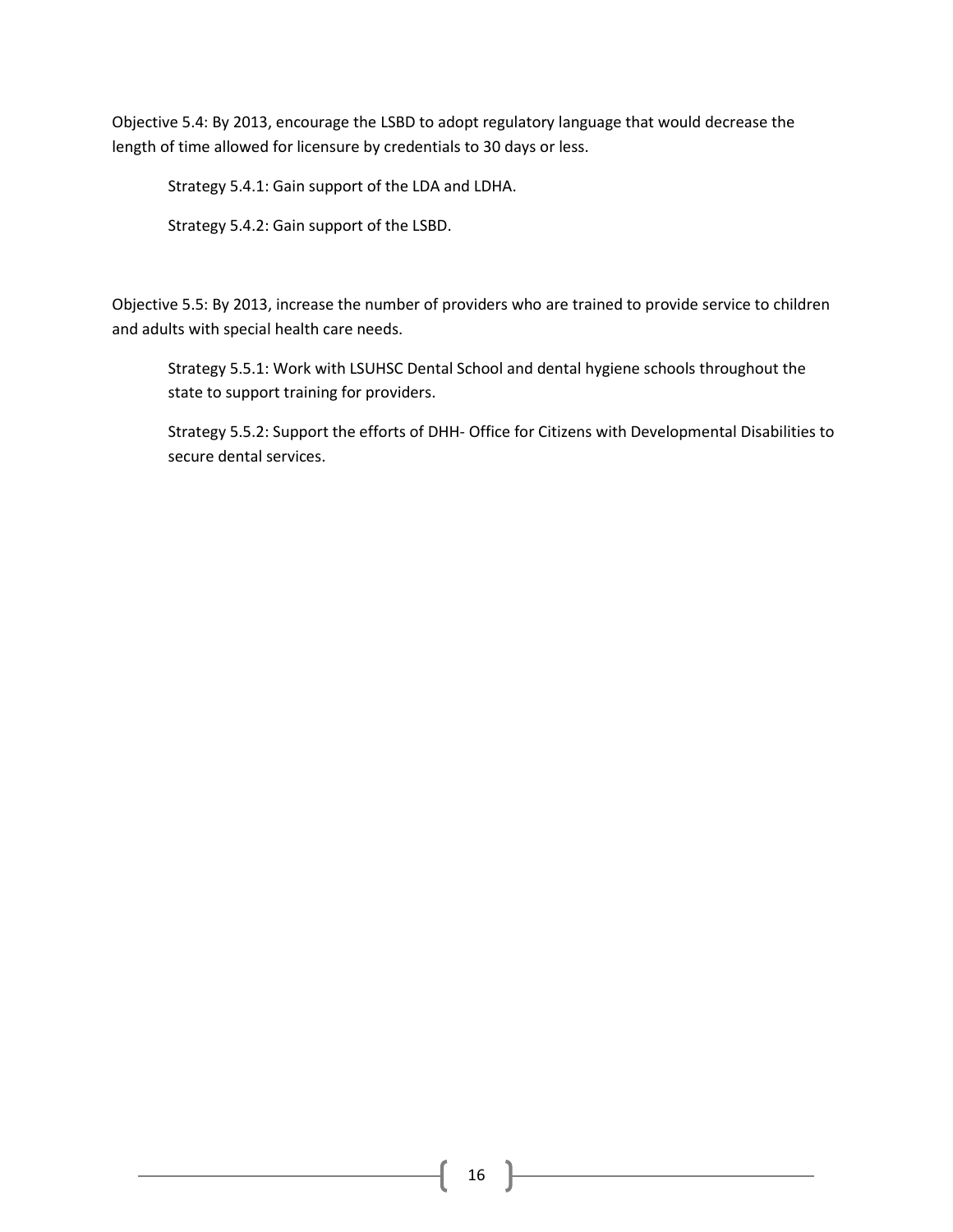## **Appendix I**

#### **Coalition Development Team**

Amy Karam, The Health Enrichment Network H. Lynn Alessi, Louisiana Department of Health and Hospitals- Oral Health Jeanine Hinton, Healthworks, LLC Joe Hicks, Louisiana Department of Health and Hospitals- Office of Aging and Adult Services Karissa Page, Louisiana Department of Health and Hospitals- Oral Health Linda Beauvais, Capital Area Agency on Aging & Disability Resources Mark Perry, Louisiana Department of Health and Hospitals- Chronic Disease, Asthma Renee Jenkins- Practicum Student, Louisiana Department of Health and Hospitals- Oral Health Rhonda Litt, Louisiana Primary Care Association Rishu Garg, Louisiana Department of Health and Hospitals- Oral Health Shelia Hampton, Louisiana Department of Health and Hospitals- Oral Health Sue Catchings, Louisiana Assembly on School Based Healthcare Centers Susan Jeansonne, Louisiana Department of Health and Hospitals- Oral Health

#### **By Laws Committee**

Ashley Politz, Louisiana Chapter- American Academy of Pediatrics Betty Altman, FQHC-Southeast Community Health System Darlene Lovas, Lafayette Community Health Care Clinic; St. Bernadette Community Clinic Janeice Armes, 223-HELP/LA 211 Karissa Page, Louisiana Department of Health and Hospitals- Oral Health

#### **Access Work Group**

Angela Francis, Louisiana Department of Health and Hospitals- Medicaid Annette Droddy, Louisiana Dental Association Cordelia Clay, Louisiana Department of Health and Hospitals- Medicaid Darlene Lovas, Lafayette Community Health Care Clinic; St. Bernadette Community Clinic Diane O'Connor, Louisiana Dental Hygienists' Association Donald Hunter, Louisiana Primary Care Association Donna Newton, The Health Enrichment Network Jeanette Alcon, Louisiana Free Clinic Association Karla Sayer Wilburn, Family Road of Greater Baton Rouge Rishu Garg, Louisiana Department of Health and Hospitals- Oral Health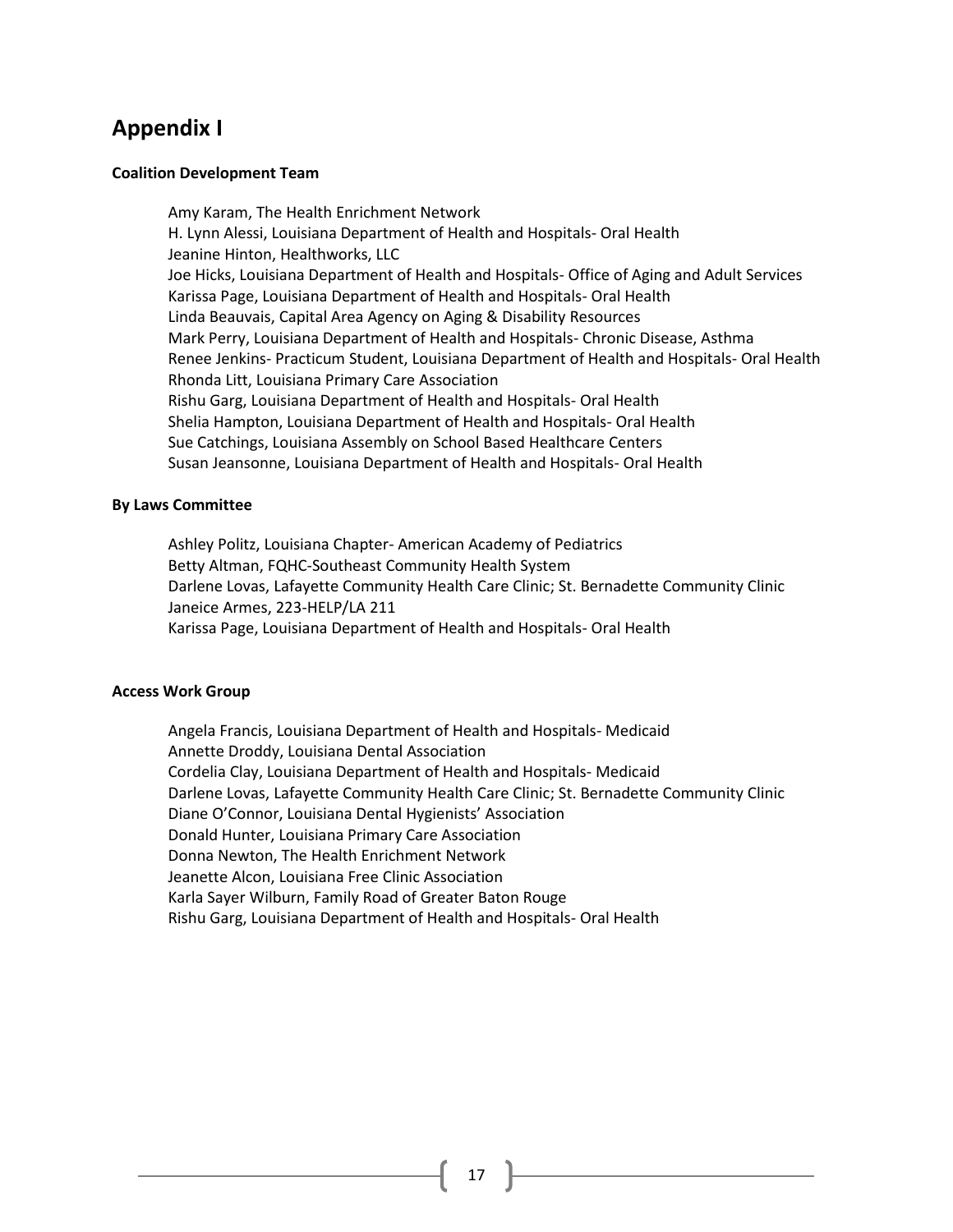#### **Education Work Group**

Ashley Pugh, MPC Consultants Beth Sloan, Louisiana Department of Health and Hospitals- WIC Charlie Foy, Louisiana Dental Association Jennifer Hew, Louisiana State University Health Science Center School of Dentistry Karissa Page, Louisiana Department of Health and Hospitals- Oral Health Lisa Angel, Tulane University School of Public Health and Tropical Medicine Myra Hebert, Louisiana Dental Hygienists' Association Raegen Jones, Louisiana Department of Education Rajat Diwan, Louisiana State University Health Science Center School of Dentistry Shelia Hampton, Louisiana Department of Health and Hospitals- Oral Health Shonda Grimes, East Baton Rouge Council on Aging Tracy Johnson, Family Road of Greater Baton Rouge Vinita Oberoi, Tulane University School of Public Health and Tropical Medicine

#### **Prevention Work Group**

Genevieve Benoit, Louisiana Dental Hygienists' Association Karissa Page, Louisiana Department of Health and Hospitals- Oral Health Linda Beauvais, Capital Area Agency on Aging & Disability Resources Renee Jenkins, Practicum Student, Louisiana Department of Health and Hospitals- Oral Health Steven Bienvenu, American Academy of Pediatrics Oral Health Initiative W. Joe Hicks, Louisiana Department of Health and Hospitals- Office of Aging and Adult Services

#### **Policy Work Group**

Aaron Price, Healthworks LLC Bob Barsley, Louisiana State University Health Sciences Center School of Dentistry Brenda Lefebure, Louisiana Rural Hospital Coalition, Inc. David McKeon, Louisiana State University Health Sciences Center School of Dentistry Erin Conner, Louisiana State Board of Dentistry Sharon Martin, Livingston Parish Council on Aging Sue Catchings, Louisiana Assembly on School based Healthcare Centers Virginia Mitchell, Jefferson Parish Council on Aging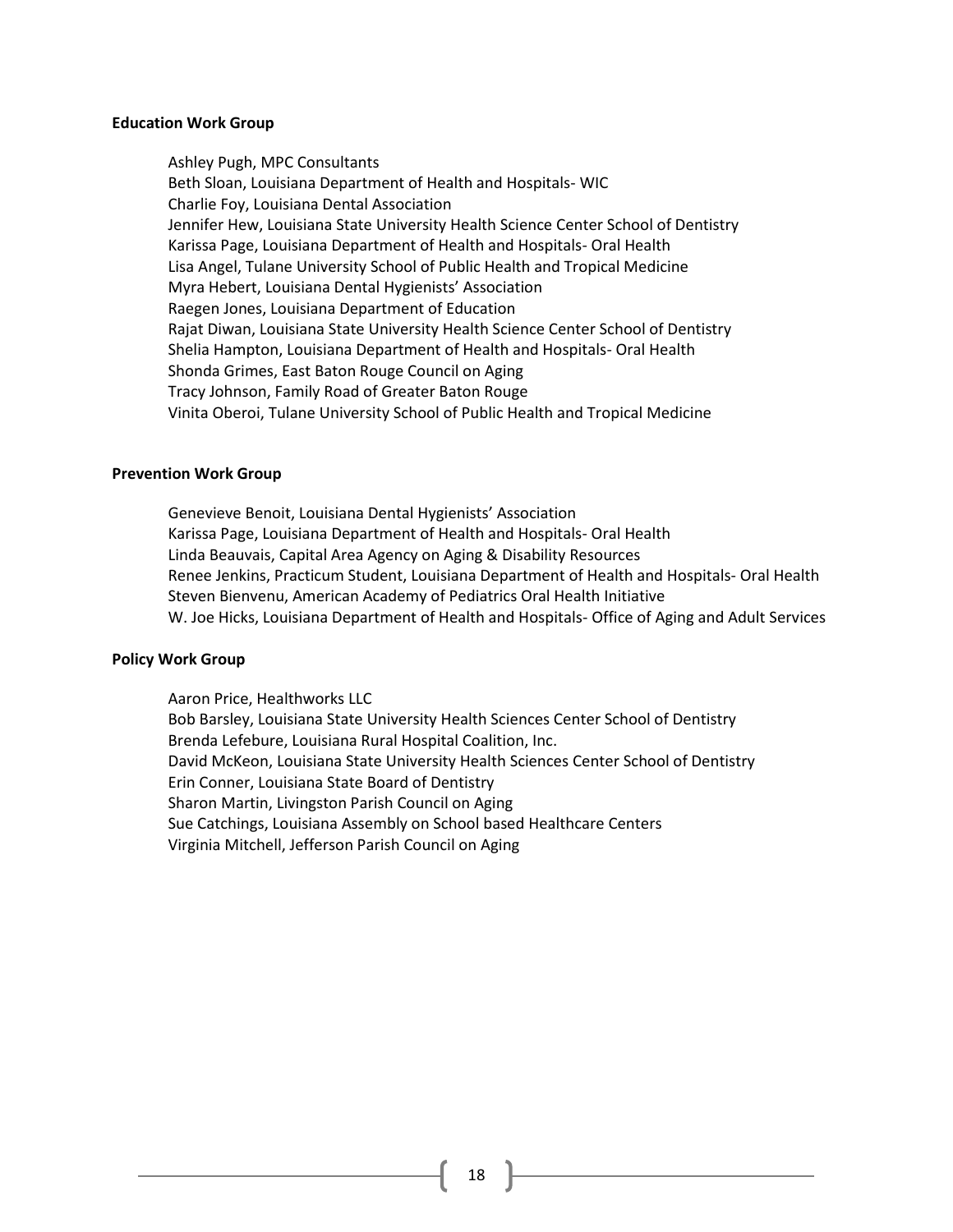#### **Policy Tool Workshop**

Annette Droddy, Louisiana Dental Association Ashley Pugh, MPC Consultants Berkley Durbin, Louisiana Maternal & Child Health Coalition Beverly Jarrell, University of Louisiana at Monroe Dental Hygiene Program Bill Hadlock, Louisiana Dental Association Brenda Lefebure, Louisiana Rural Hospital Coalition, Inc. Cordelia Clay, Louisiana Department of Health and Hospitals- Medicaid David McKeon, Louisiana State University Health Sciences Center School of Dentistry Debbie Luthy, Louisiana Department of Health and Hospitals- WIC Program Denise Harris, Louisiana Department of Health and Hospitals- WIC Program Donald Hunter, Louisiana Primary Care Association, Inc. Erin Conner, Louisiana State Board of Dentistry H. Lynn Alessi, Louisiana Department of Health and Hospitals- Oral Health Howard Fielding, Louisiana Department of Environmental Quality Jake Causey, Louisiana Department of Health and Hospitals- Safe Drinking Water Karla Sayer Wilburn, Family Road of Greater Baton Rouge Raegen Jones, Louisiana Department of Education Randy Hayden, Health Smiles Coalition with Creative Communications, Inc. Renee Jenkins, Practicum Student, Louisiana Department of Health and Hospitals- Oral Health Rishu Garg, Louisiana Department of Health and Hospitals- Oral Health Robert Barsley, Louisiana State University Health Sciences Center School of Dentistry Sharon Martin, Livingston Parish Council on Aging Stacy Fontenot, Louisiana Rural Health Association Stewart Gordon, Louisiana Chapter- American Academy of Pediatrics Sue Catchings, Louisiana Assembly on School Based Healthcare Centers Tracy Johnson, Family Road of Greater Baton Rouge